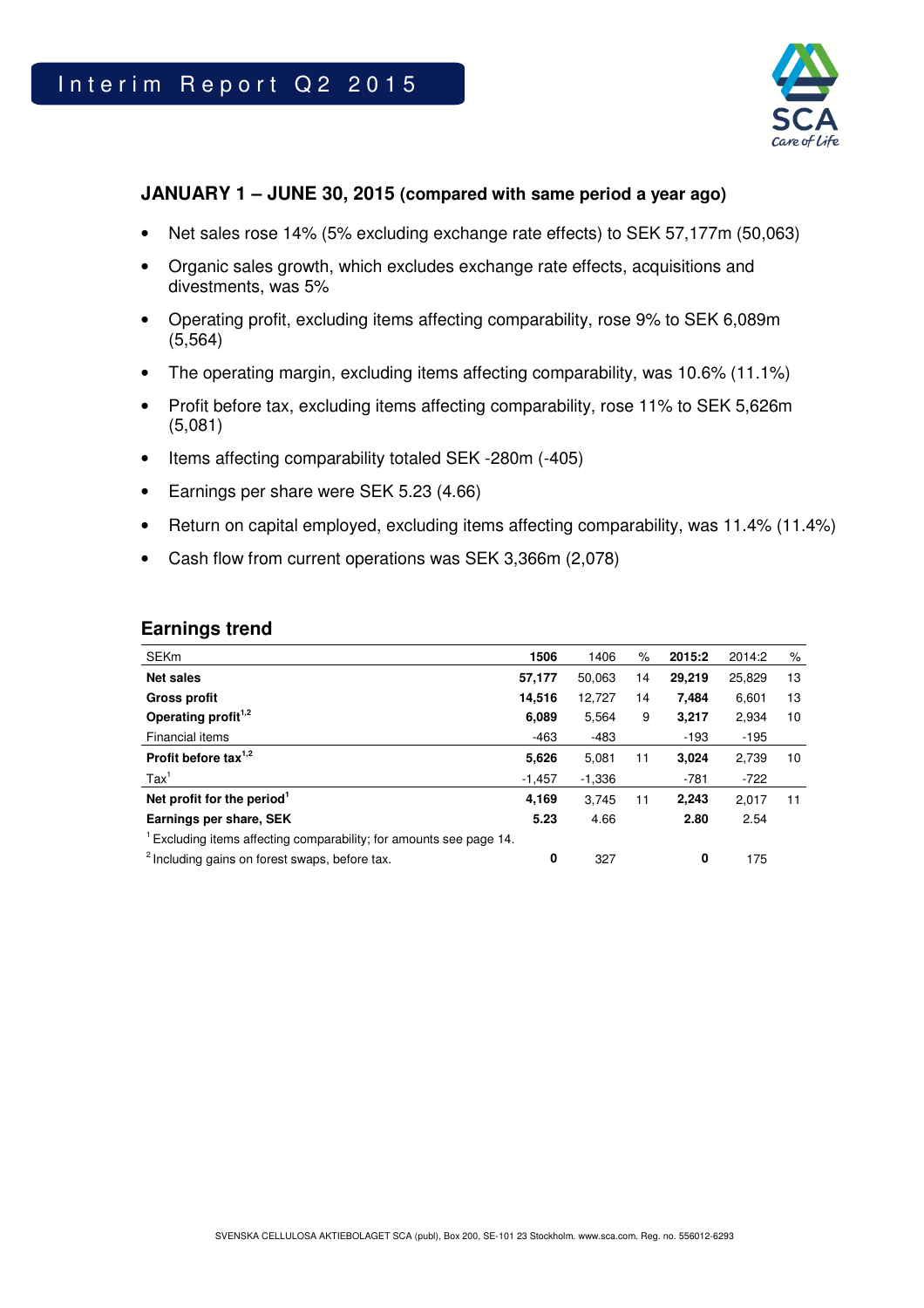## **CEO'S COMMENTS**

The second quarter of 2015 showed continued good organic sales growth and a higher operating profit compared with the same period a year ago. This is despite a continued challenging business environment, with higher raw material costs mainly owing to the stronger U.S. dollar. The favorable performance has been made possible by continued focus on our three strategic priorities: profitable growth, innovation and efficiency. During the quarter we introduced ten innovations and product launches under brands such as Edet, Okay, Plenty, TENA, Tork and Zewa, at the same time that our work on improving efficiency along the entire value chain continues with undiminished strength.

We continue to invest in emerging markets and have decided to invest approximately SEK 650m in a new production facility in Brazil for the manufacture of incontinence products. SCA is today the second largest company in the Brazilian market for incontinence products, with the globally leading TENA brand and the local Biofral brand. Brazil, which is one of SCA's prioritized emerging markets, is the third largest retail market in the world for incontinence products.

During the second quarter of 2015, price increases were achieved for consumer tissue in Europe, with gradual effect during the second half of 2015.

Consolidated net sales for the second quarter of 2015 increased by 13% compared with the same period a year ago. Organic sales growth was 5%, with growth in all business areas. In emerging markets, which accounted for 33% of sales, organic sales growth was 12% and in mature markets organic sales growth was 2%.

Consolidated operating profit for the second quarter of 2015, excluding items affecting comparability, gains on forest swaps and currency translation effects, rose 9% compared with the same period a year ago. The increase is mainly attributable to a better price/mix, higher volumes and cost savings. Raw material costs increased by SEK 435m. The operating margin, excluding items affecting comparability and gains on forest swaps, increased by 0.3 percentage points to 11.0%. Operating cash flow increased by 42%.

Personal Care showed a higher operating profit for the second quarter of 2015 compared with the same period a year ago. Operating profit was favorably affected by a better price/mix, higher volumes and cost savings. Higher raw material costs had a negative impact on earnings as a result of the stronger U.S. dollar and higher pulp prices, which were not fully compensated by lower costs for oil-based raw materials. Tissue showed a higher operating profit owing to a better price/mix, higher volumes and cost savings. Higher raw material costs related mainly to the stronger U.S. dollar had a negative impact on earnings. Operating profit for Forest Products, excluding gains on forest swaps, rose mainly as a result of higher prices (including exchange rate effects) and cost savings.

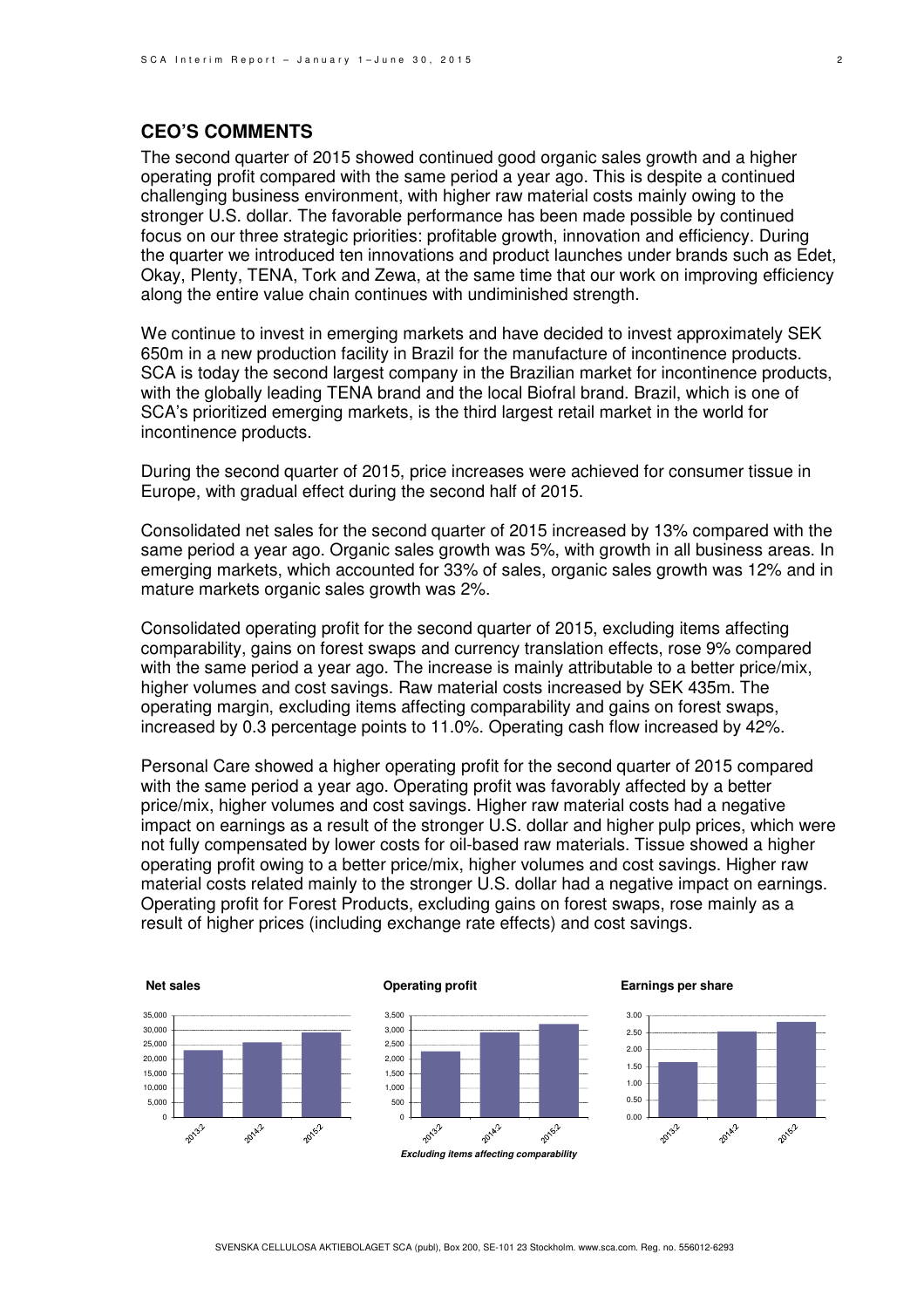## **EARNINGS TREND FOR THE GROUP**

| <b>SEKm</b>                                                                                                                    | 1506      | 1406      | $\%$ | 2015:2    | 2014:2    | $\%$ |
|--------------------------------------------------------------------------------------------------------------------------------|-----------|-----------|------|-----------|-----------|------|
| <b>Net sales</b>                                                                                                               | 57,177    | 50,063    | 14   | 29,219    | 25,829    | 13   |
| Cost of goods sold                                                                                                             | $-42,661$ | $-37,336$ |      | $-21,735$ | $-19,228$ |      |
| <b>Gross profit</b>                                                                                                            | 14,516    | 12,727    | 14   | 7,484     | 6,601     | 13   |
| Sales, general and administration                                                                                              | $-8,427$  | $-7,163$  |      | $-4,267$  | $-3,667$  |      |
| Operating profit <sup>1,2</sup>                                                                                                | 6,089     | 5,564     | 9    | 3,217     | 2,934     | 10   |
| Financial items                                                                                                                | $-463$    | $-483$    |      | $-193$    | $-195$    |      |
| Profit before tax <sup>1,2</sup>                                                                                               | 5,626     | 5,081     | 11   | 3,024     | 2,739     | 10   |
| $\text{Tax}^1$                                                                                                                 | $-1,457$  | $-1,336$  |      | $-781$    | $-722$    |      |
| Net profit for the period <sup>1</sup>                                                                                         | 4,169     | 3,745     | 11   | 2,243     | 2,017     | 11   |
| Excluding items affecting comparability; for amounts see page 14.<br><sup>2</sup> Including gains on forest swaps, before tax. | 0         | 327       |      | 0         | 175       |      |
| Earnings per share, SEK owners of the parent company                                                                           |           |           |      |           |           |      |
| - after dilution effects                                                                                                       | 5.23      | 4.66      |      | 2.80      | 2.54      |      |
| Margins (%)                                                                                                                    |           |           |      |           |           |      |
| Gross margin                                                                                                                   | 25.4      | 25.4      |      | 25.6      | 25.6      |      |
| Operating margin <sup>1,2</sup>                                                                                                | 10.6      | 11.1      |      | 11.0      | 11.4      |      |
| Financial net margin                                                                                                           | $-0.8$    | $-1.0$    |      | $-0.7$    | $-0.8$    |      |
| Profit margin $1,2$                                                                                                            | 9.8       | 10.1      |      | 10.3      | 10.6      |      |
| $\text{Tax}^1$                                                                                                                 | $-2.5$    | $-2.7$    |      | $-2.7$    | $-2.8$    |      |
| Net margin <sup>1</sup>                                                                                                        | 7.3       | 7.4       |      | 7.6       | 7.8       |      |
| Excluding items affecting comparability; for amounts see page 14.<br><sup>2</sup> Including gains on forest swaps, before tax. | 0         | 327       |      | 0         | 175       |      |

## **OPERATING PROFIT PER BUSINESS AREA**

| <b>SEKm</b>                                                                                                                    | 1506   | 1406        | %  | 2015:2 | 2014:2 | %   |
|--------------------------------------------------------------------------------------------------------------------------------|--------|-------------|----|--------|--------|-----|
| <b>Personal Care</b>                                                                                                           | 1.846  | .699        | 9  | 977    | 877    |     |
| Tissue                                                                                                                         | 3,382  | 3.045       | 11 | 1,826  | .652   | -11 |
| Forest Products <sup>2</sup>                                                                                                   | 1.300  | <b>209.</b> | 8  | 622    | 623    | - 0 |
| Other                                                                                                                          | $-439$ | $-389$      |    | $-208$ | $-218$ |     |
| Total $1,2$                                                                                                                    | 6.089  | 5,564       | 9  | 3.217  | 2,934  | 10  |
| Excluding items affecting comparability; for amounts see page 14.<br><sup>2</sup> Including gains on forest swaps, before tax. | 0      | 327         |    | 0      | 175    |     |

## **OPERATING CASH FLOW PER BUSINESS AREA**

| <b>SEKm</b>            | 1506   | 1406   | %    | 2015:2 | 2014:2 | %     |
|------------------------|--------|--------|------|--------|--------|-------|
| Personal Care          | 1.275  | 1,118  | 14   | 871    | 730    | 19    |
| Tissue                 | 3,332  | 2,492  | -34  | .665   | .415   | 18    |
| <b>Forest Products</b> | 985    | 295    | -234 | 670    | 57     | 1,075 |
| Other                  | $-707$ | $-413$ |      | $-281$ | $-142$ |       |
| <b>Total</b>           | 4,885  | 3,492  | 40   | 2,925  | 2,060  | 42    |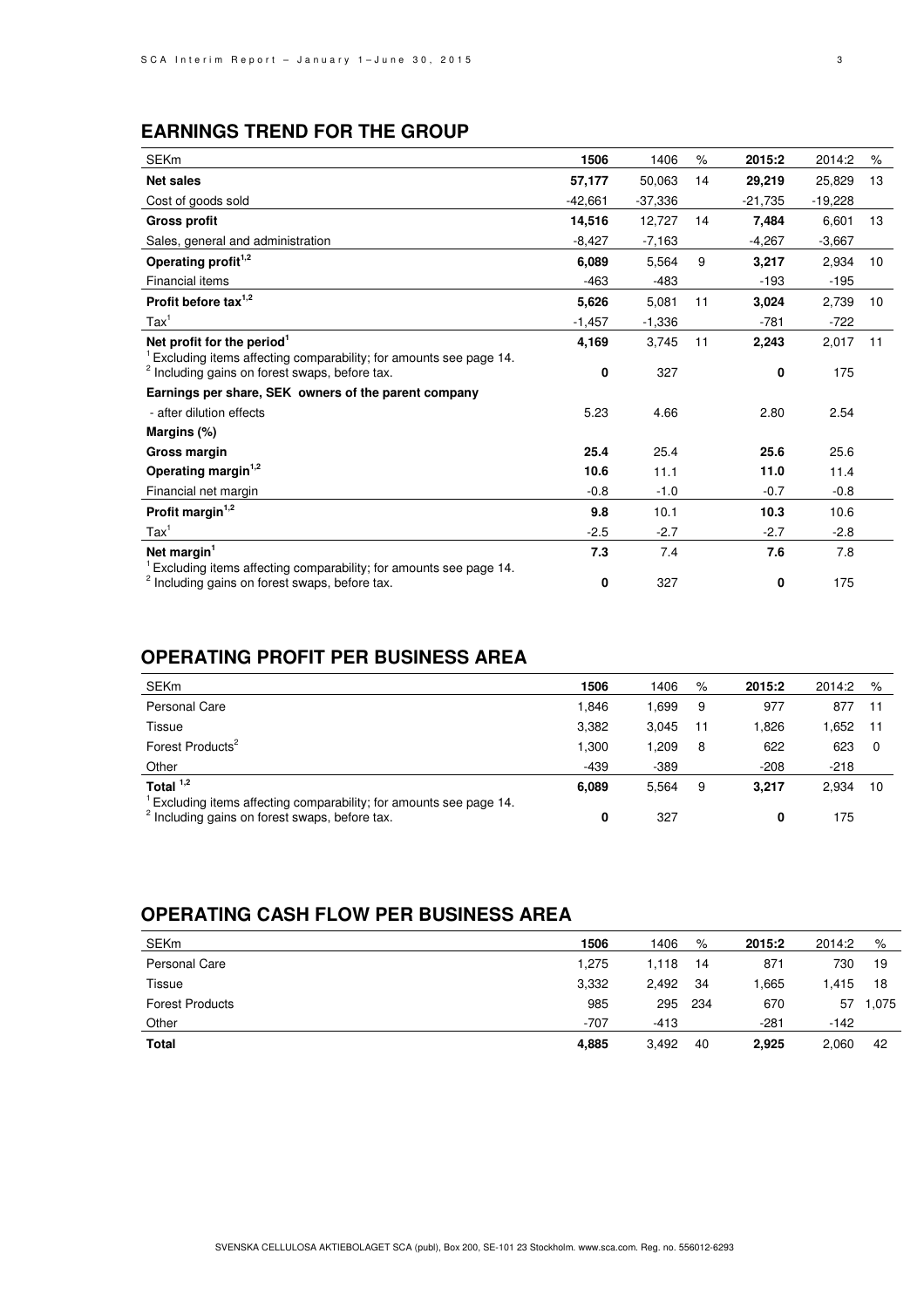**Net sales**



#### **Operating profit and margin**



#### **Profit before tax**



**Excluding items affecting comparability** 

#### **Change in net sales (%)**

|                    | 1506 vs<br>1406 | 2015:2 vs.<br>2014:2 |
|--------------------|-----------------|----------------------|
| Total              | 14              | 13                   |
| Price/mix          | 2               | 2                    |
| Volume             | З               | 3                    |
| Currency           | 9               | 8                    |
| Acquisitions       | ŋ               | n                    |
| <b>Divestments</b> | Π               |                      |

#### **Change in operating profit (%)**

|               | 1506 vs<br>1406 | 2015:2 vs.<br>2014:2 |
|---------------|-----------------|----------------------|
| <b>Total</b>  | 9               | 10                   |
| Price/mix     | 19              | 17                   |
| Volume        | 9               | 7                    |
| Raw materials | -21             | -15                  |
| Energy        | 1               | 1                    |
| Currency      | 8               | 7                    |
| Other         | -7              | -7                   |

## **GROUP**

### **MARKET/EXTERNAL ENVIRONMENT**

The global market for hygiene products was affected by greater competition, low growth in mature markets and continued favorable growth in emerging markets during the first half of 2015 compared with the same period a year ago. The U.S. dollar strengthened considerably, which among other things led to higher costs for raw materials, such as pulp, purchased in U.S. dollars.

The European and North American markets for incontinence products showed low growth in the institutional and home care sectors, and favorable growth in the retail market during the first half of 2015 compared with the same period a year ago. Emerging markets showed favorable growth in demand for incontinence products. The market for incontinence products was affected by greater competition and campaign activity. In western Europe, demand for baby diapers was stable, while demand for feminine care products decreased slightly. In emerging markets, demand grew for baby diapers and feminine care products. The global market for baby diapers was characterized by intense competition and campaign activity.

The European market for consumer tissue and AfH tissue showed low growth during the first half of 2015 compared with the same period a year ago. In North America, growth was low for AfH tissue, and competition rose as a result of greater investment in production capacity. The Chinese tissue market showed good growth.

In Europe, demand for kraftliner and solid-wood products increased during the first half of 2015 compared with the same period a year ago. Demand in Europe for publication papers continued to fall.

### **SALES AND EARNINGS**

**January–June 2015 compared with corresponding period a year ago**  Net sales rose 14% to SEK 57,177m (50,063). Organic sales growth, which excludes exchange rate effects, acquisitions and divestments, was 5%, of which volume accounted for 3% and price/mix for 2%. Organic sales growth was 3% in mature markets and 12% in emerging markets. Emerging markets accounted for 33% of sales. Exchange rate effects increased sales by 9%.

Operating profit, excluding items affecting comparability, rose 9% (7% excluding gains on forest swaps and currency translation effects) to SEK 6,089m (5,564). A better price/mix, higher volumes and cost savings contributed to the earnings growth. Raw material costs increased by SEK 1,142m, mainly owing to the stronger U.S. dollar. Investments were made in increased marketing activities for incontinence products and in India. Since January 1, 2015, SCA no longer includes gains on forest swaps in the income statement, and thus gains on forest swaps amounted to SEK 0m, compared with SEK 327m in the preceding year. Operating profit for Personal Care, excluding items affecting comparability, increased by 9% (4% excluding currency translation effects). Operating profit for Tissue, excluding items affecting comparability, increased by 11% (decrease of 2% excluding currency translation effects). For Forest Products, operating profit, excluding items affecting comparability, increased by 8% (47% excluding gains on forest swaps).

Items affecting comparability amounted to SEK -280m (-405) and consist mainly of costs associated with management changes, costs for the termination of an aircraft lease, and integration costs for the Georgia-Pacific acquisition.

Financial items decreased to SEK -463m (-483) as a result of lower interest rates and lower average net debt during the period. Profit before tax, excluding items affecting comparability, rose 11% (3% excluding currency translation effects) to SEK 5,626m (5,081). The tax expense, excluding the effects of items affecting comparability, was SEK 1,457m (1,336).

Net profit for the period, excluding items affecting comparability, rose 11% (3% excluding currency translation effects) to SEK 4,169m (3,745). Earnings per share, including items affecting comparability, were SEK 5.23 (4.66).

Return on capital employed, excluding items affecting comparability, was 11.4% (11.4%).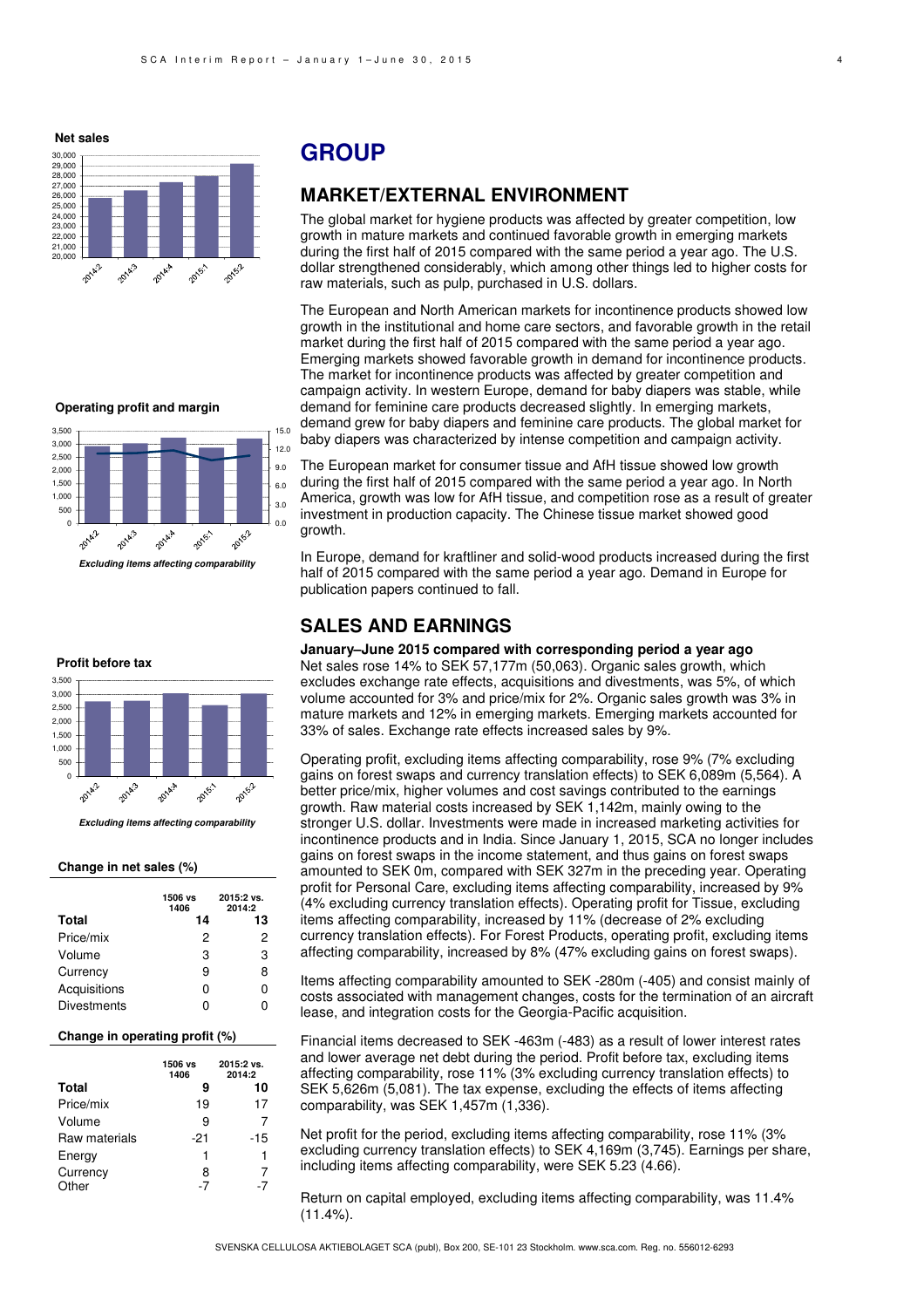#### **Second quarter 2015 compared with second quarter 2014**

Net sales rose 13% to SEK 29,219m (25,829). Organic sales growth, which excludes exchange rate effects, acquisitions and divestments, was 5%, of which volume accounted for 3% and price/mix for 2%. Organic sales growth was 2% in mature markets and 12% in emerging markets. Emerging markets accounted for 33% of sales. Exchange rate effects increased sales by 8%.

Operating profit, excluding items affecting comparability, rose 10% (9% excluding gains on forest swaps and currency translation effects) to SEK 3,217m (2,934). A better price/mix, higher volumes and cost savings contributed to the earnings increase. Raw material costs increased by SEK 435m. Gains on forest swaps were lower and amounted to SEK 0m (175).

Profit before tax, excluding items affecting comparability, rose 10% (3% excluding exchange rate effects) to SEK 3,024m (2,739).

Profit for the period, excluding items affecting comparability, rose 11% (4% excluding currency translation effects) to SEK 2,243m (2,017). Earnings per share, including items affecting comparability, were SEK 2.80 (2.54).

Return on capital employed, excluding items affecting comparability, was 11.6% (11.2%).

### **CASH FLOW AND FINANCING**

The operating cash surplus amounted to SEK 8,744m (7,536). The cash flow effect of changes in working capital was SEK -1,578m (-1,969). Increased trade payables did not compensate for increased trade receivables and inventories. Current capital expenditures amounted to SEK -1,821m (-1,607). Operating cash flow amounted to SEK 4,885m (3,492).

Financial items decreased to SEK -463m (-483) as a result of lower interest rates and lower average net debt during the period. Tax payments totaled SEK 1,143m (947). Cash flow from current operations amounted to SEK 3,366m (2,078) during the period. The improvement is mainly attributable to a higher operating surplus.

Strategic investments totaled SEK -785m (-900). The net sum of acquisitions and divestments was SEK -21m (-9). Payment of the shareholder dividend affected cash flow by SEK -3,796m (-3,411). Net cash flow totaled SEK -1,236m (-2,242).

Net debt has decreased by SEK 1,689m during the year to SEK 34,258m. Excluding pension liabilities, net debt amounted to SEK 32,052m. Net cash flow increased net debt by SEK 1,236m. Fair value measurement of pension assets and pension obligations together with fair valuation of financial instruments decreased net debt by SEK 3,190m. Exchange rate movements increased net debt by SEK 265m.

The debt/equity ratio was 0.45 (0.56). Excluding pension liabilities, the debt/equity ratio was 0.42 (0.51). The debt payment capacity was 42% (38%).

### **EQUITY**

Consolidated equity increased by SEK 2,798m during the period, to SEK 75,670m. Net profit for the period increased equity by SEK 3,977m. Payment of the shareholder dividend decreased equity by SEK 3,796m, while statement of the net pension liability to fair value increased equity by SEK 2,255m after tax. Statement of financial instruments to fair value increased equity by SEK 299m after tax. Exchange rate movements, including the effects of hedges of net investments in foreign assets, after tax, increased equity by SEK 82m. Other items decreased equity by SEK 19m.

### **TAX**

A tax expense of SEK 1,457m is reported for the period, excluding items affecting comparability, corresponding to a tax rate of 26%. The tax expense including items affecting comparability was SEK 1,369m, corresponding to a tax rate of 25.6%.

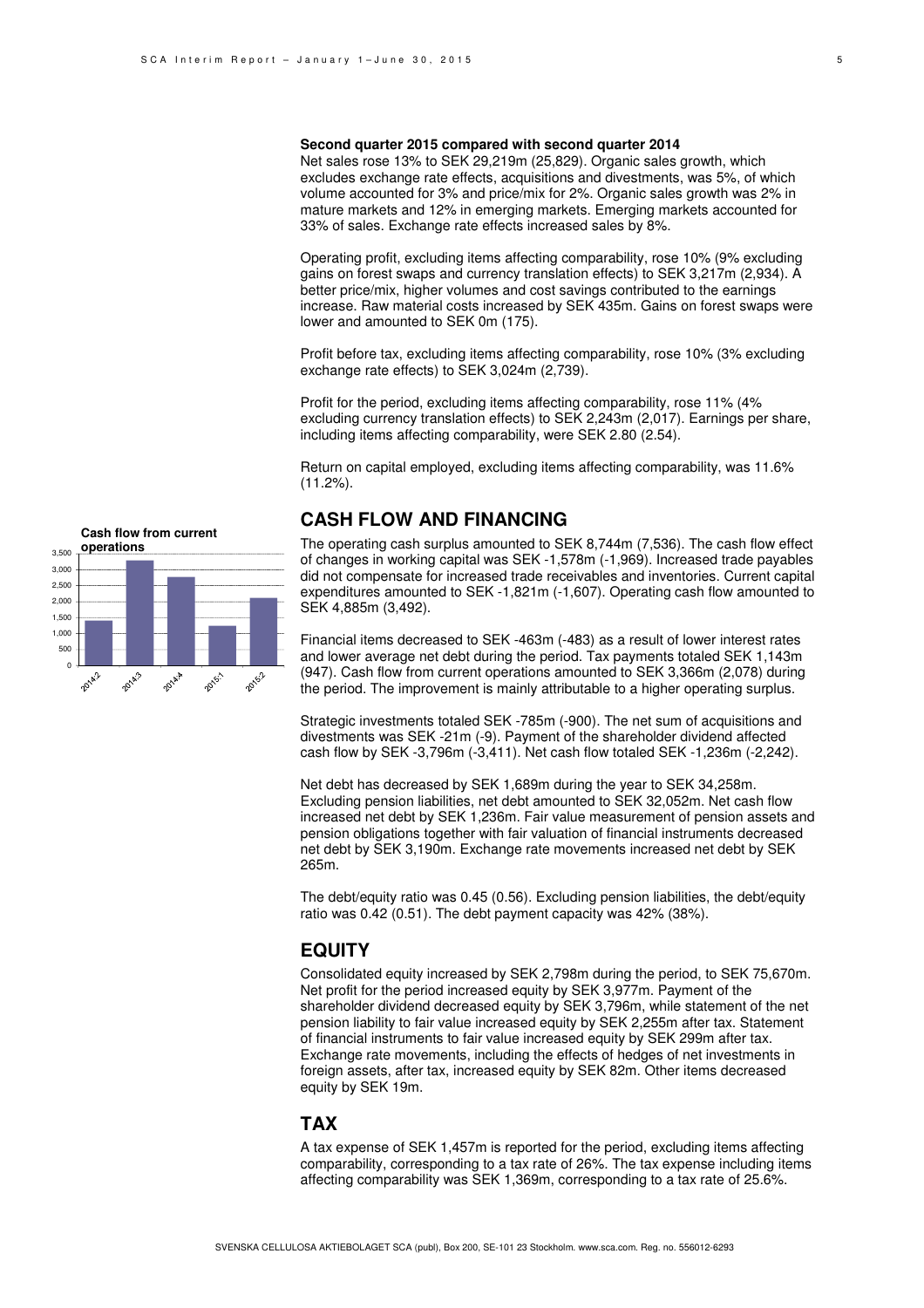### **EVENTS DURING THE QUARTER**

On June 2, 2015, SCA issued SEK 1.5bn with a four-year tenor under its Euro Medium Term Note (EMTN) program. The transaction consists of two tranches: a SEK 900m fixed rate tranche with a yield to maturity of 0.7925% and a SEK 600m floating rate tranche priced at three-month STIBOR +0.50%. The purpose of the transactions is to refinance maturing loans.

During 2014 and 2015 SCA participated in the Volvo Ocean Race via the female Team SCA. This has served as a global marketing platform with women and sustainability in focus, giving SCA opportunities to meet customers, consumers, employees and media representatives. The results have exceeded set targets.

### **EVENTS AFTER THE END OF THE QUARTER**

On July 16, 2015, SCA announced that the company will invest approximately SEK 650m in a new production facility in Brazil for the manufacture of incontinence products. Production start is planned for 2016. SCA established a presence in the Brazilian market for incontinence products through an acquisition in 2011. Since then, SCA has grown its sales and market share in Brazil. Today SCA is the second largest company in the Brazilian market for incontinence products, with the globally leading TENA brand and the local Biofral brand. Brazil, which is one of SCA's prioritized emerging markets, is the third largest retail market in the world for incontinence products. The new production facility in Jarinu, Brazil, will replace the existing, smaller facility. SCA had net sales of SEK 514m in Brazil in 2014.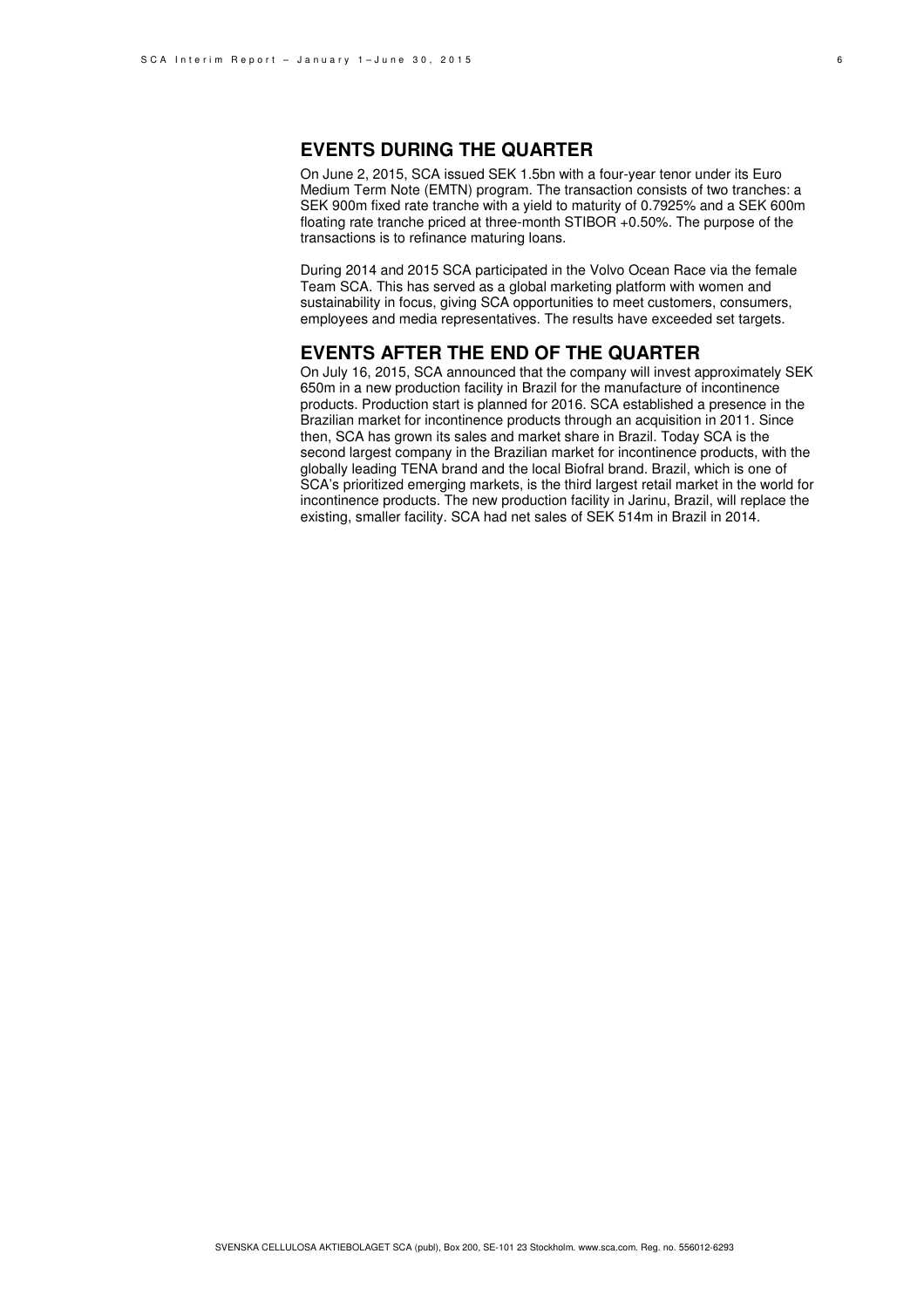**Share of Group, net sales 1506**



#### **Share of Group, operating profit 1506**



**Net sales**



**Operating profit and margin**



#### **Change in net sales (%)**

|                    | 1506 vs<br>1406 | 2015:2 vs.<br>2014:2 |
|--------------------|-----------------|----------------------|
| Total              | 13              | 12                   |
| Price/mix          | 3               |                      |
| Volume             | 3               | 2                    |
| Currency           | 7               | 6                    |
| Acquisitions       | 0               | 0                    |
| <b>Divestments</b> | ი               |                      |

#### **Change in operating profit (%)**

|               | 1506 vs<br>1406 | 2015:2 vs.<br>2014:2 |
|---------------|-----------------|----------------------|
| <b>Total</b>  | 9               | 11                   |
| Price/mix     | 21              | 23                   |
| Volume        | 13              | 11                   |
| Raw materials | -21             | -8                   |
| Energy        | ი               | 0                    |
| Currency      | 5               | ი                    |
| Other         | -9              | -15                  |

# **PERSONAL CARE**

| <b>SEKm</b>                    | 1506   | 1406   | $\%$ | 2015:2 | 2014:2 | $\%$  |
|--------------------------------|--------|--------|------|--------|--------|-------|
| Net sales                      | 16,995 | 14.992 | 13   | 8.676  | 7.750  | - 12  |
| Operating surplus              | 2.374  | 2.190  | 8    | 1.243  | 1.121  | $-11$ |
| Operating profit*              | 1,846  | 1.699  | 9    | 977    | 877    | 11    |
| Operating margin, %*           | 10.9   | 11.3   |      | 11.3   | 11.3   |       |
| Return on capital employed, %* | 26.0   | 27.7   |      | 28.6   | 28.5   |       |
| Operating cash flow            | 1.275  | 1.118  |      | 871    | 730    |       |

\*) Excluding restructuring costs, which are reported as items affecting comparability outside of the business area.

**January–June 2015 compared with the corresponding period a year ago**  Net sales rose 13% to SEK 16,995m (14,992). Organic sales growth, which excludes exchange rate effects, acquisitions and divestments, was 6%, of which volume accounted for 3% and price/mix for 3%. Organic sales growth was 3% in mature markets and 11% in emerging markets. Emerging markets accounted for 44% of sales. Exchange rate effects increased sales by 7%.

For incontinence products, under the globally leading TENA brand, organic sales growth was 3%. Growth is attributable to western Europe and emerging markets, which compensated for lower sales in North America. For baby diapers, organic sales growth was 5%. Growth is mainly attributable to Europe. For feminine care products, organic sales growth was 17%, mainly attributable to emerging markets and western Europe.

Operating profit, excluding items affecting comparability, rose 9% (4% excluding currency translation effects) to SEK 1,846m (1,699). Profit was favorably affected by a better price/mix, higher volumes and cost savings. Higher raw material costs resulting from the stronger U.S. dollar and higher pulp prices had a negative earnings impact. Investments were made in increased marketing activities for incontinence products and in India.

Return on capital employed, excluding items affecting comparability, was 26.0%  $(27.7\%)$ .

The operating cash surplus amounted to SEK 2,375m (2,195). Operating cash flow increased to SEK 1,275m (1,118).

#### **Second quarter 2015 compared with second quarter 2014**

Net sales rose 12% to SEK 8,676m (7,750). Organic sales growth was 6%, of which price/mix accounted for 4% and volume for 2%. Organic sales growth was 2% in mature markets and 11% in emerging markets. Emerging markets accounted for 44% of sales. Exchange rate effects increased sales by 6%.

For incontinence products, under the globally leading TENA brand, organic sales growth was 3% compared with the same period a year ago. Growth is attributable to western Europe and emerging markets, which compensated for lower sales in North America. For baby diapers, organic sales growth was 4%, mainly attributable to Europe. For feminine care products, organic sales growth was 18%, attributable to emerging markets and western Europe.

Operating profit, excluding items affecting comparability, rose 11% (11% excluding currency translation effects) to SEK 977m (877). Profit was favorably affected by a better price/mix, higher volumes and cost savings. Higher raw material costs resulting from the stronger U.S. dollar and higher pulp prices had a negative earnings impact. Investments were made in increased marketing activities for incontinence products and in India.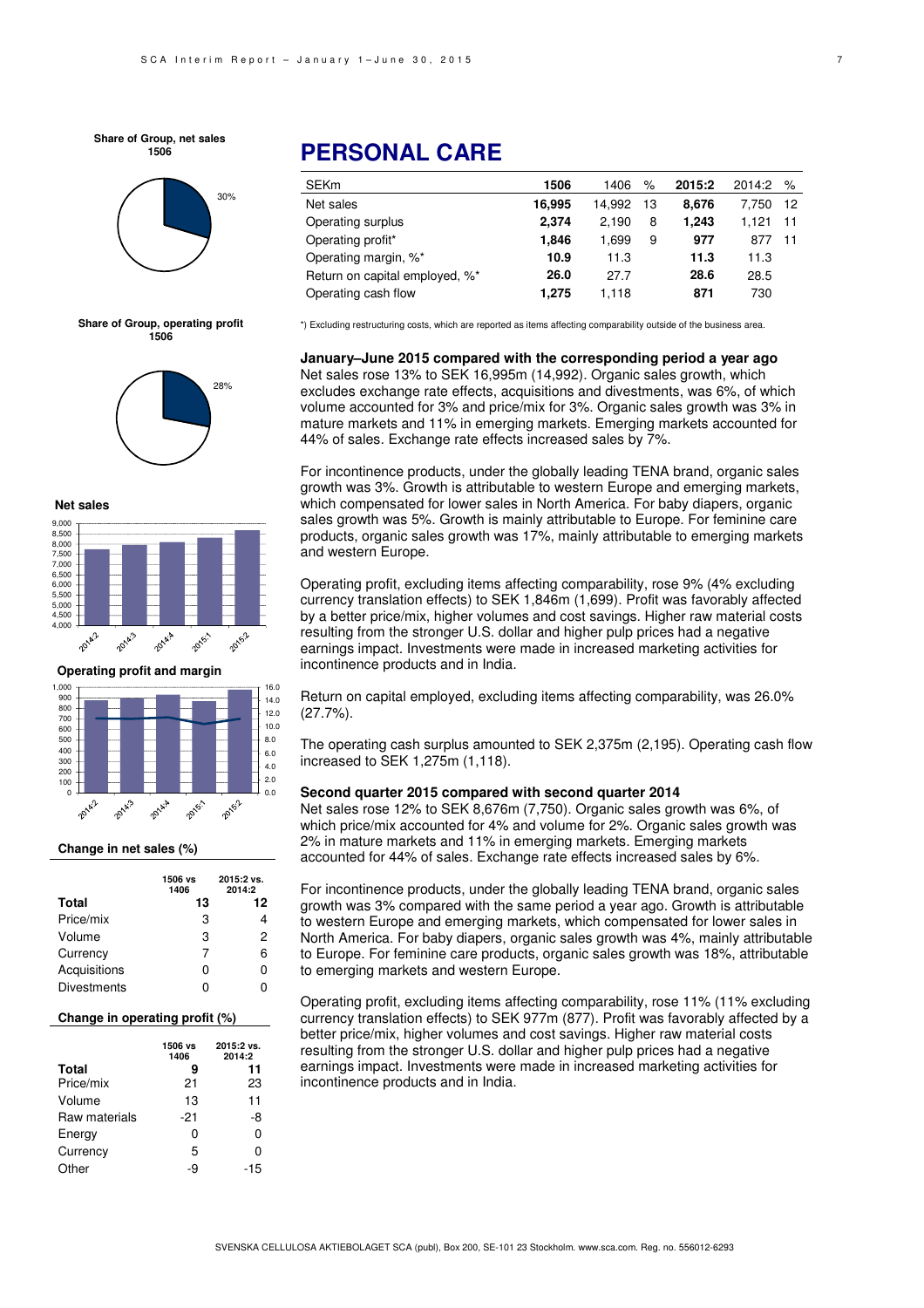**Share of Group, net sales 1506**







**Net sales**



**Operating profit and margin**



#### **Change in net sales (%)**

|                    | 1506 vs<br>1406 | 2015:2 vs.<br>2014:2 |
|--------------------|-----------------|----------------------|
| <b>Total</b>       | 16              | 15                   |
| Price/mix          | 1               | 1                    |
| Volume             | Δ               | 3                    |
| Currency           | 11              | 11                   |
| Acquisitions       | 0               |                      |
| <b>Divestments</b> | n               |                      |

#### **Change in operating profit (%)**

|               | 1506 vs<br>1406 | 2015:2 vs.<br>2014:2 |
|---------------|-----------------|----------------------|
| <b>Total</b>  | 11              | 11                   |
| Price/mix     | 10              | 9                    |
| Volume        | 8               | 6                    |
| Raw materials | -26             | -22                  |
| Energy        | 1               | 2                    |
| Currency      | 13              | 12                   |
| Other         | 5               |                      |

## **TISSUE**

| <b>SEKm</b>                    | 1506   | 1406   | $\%$ | 2015:2 | 2014:2 % |    |
|--------------------------------|--------|--------|------|--------|----------|----|
| Net sales                      | 31.526 | 27.155 | 16   | 16.091 | 14.039   | 15 |
| Operating surplus              | 5.121  | 4.554  | 12   | 2.699  | 2.411    | 12 |
| Operating profit*              | 3.382  | 3.045  | 11   | 1.826  | 1.652 11 |    |
| Operating margin, %*           | 10.7   | 11.2   |      | 11.3   | 11.8     |    |
| Return on capital employed, %* | 12.5   | 12.7   |      | 13.2   | 13.6     |    |
| Operating cash flow            | 3,332  | 2.492  |      | 1,665  | 1,415    |    |

\*) Excluding restructuring costs, which are reported as items affecting comparability outside of the business area.

Cost savings associated with the acquisition of Georgia-Pacific's European tissue operations amounted to approximately SEK 435m during the first half of 2015. During the second quarter of 2015, cost savings totaled approximately SEK 225m, corresponding to an annual rate of approximately EUR 95m. Total cost savings are expected to be EUR 125m upon full effect in 2016.

During the second quarter of 2015, price increases were achieved for consumer tissue in Europe, with gradual effect during the second half of 2015.

#### **January–June 2015 compared with corresponding period a year ago**

Net sales rose 16% to SEK 31,526m (27,155). Organic sales growth, which excludes exchange rate effects, acquisitions and divestments, was 5%, of which volume accounted for 4% and price/mix for 1%. Organic sales growth was 1% in mature markets and 14% in emerging markets. Emerging markets accounted for 32% of sales. Exchange rate effects increased sales by 11%.

For consumer tissue, organic sales growth was 6%. Emerging markets, particularly China, showed high growth in sales. For AfH tissue, organic sales growth was 2%. The increase was mainly related to North America.

Operating profit, excluding items affecting comparability, rose 11% (decrease of 2% excluding currency translation effects) to SEK 3,382m (3,045). Higher volumes, a better price/mix and cost savings contributed to the earnings increase. Higher raw material costs mainly resulting from the stronger U.S. dollar had a negative earnings impact.

Return on capital employed, excluding items affecting comparability, was 12.5%  $(12.7\%)$ .

The operating cash surplus increased to SEK 5,119m (4,554). Operating cash flow increased to SEK 3,332m (2,492). The increase is mainly attributable to a higher operating cash surplus and a lower level of tied-up working capital.

#### **Second quarter 2015 compared with second quarter 2014**

Net sales rose 15% to SEK 16,091m (14,039). Organic sales growth was 4%, of which price/mix accounted for 1% and volume for 3%. Organic sales growth was 0% in mature markets and 13% in emerging markets. Emerging markets accounted for 33% of sales. Exchange rate effects increased sales by 11%.

For consumer tissue, organic sales growth was 5%. Emerging markets, particularly China, showed high growth in sales. For AfH tissue, organic sales growth was 1% and was attributable to emerging markets and North America, which compensated for lower sales in western Europe.

Operating profit, excluding items affecting comparability, rose 11% (decrease of 1% excluding currency translation effects) to SEK 1,826m (1,652). Higher volumes, a better price/mix, cost savings and lower energy costs had a positive earnings impact. Higher raw material costs mainly resulting from the stronger U.S. dollar had a negative earnings impact.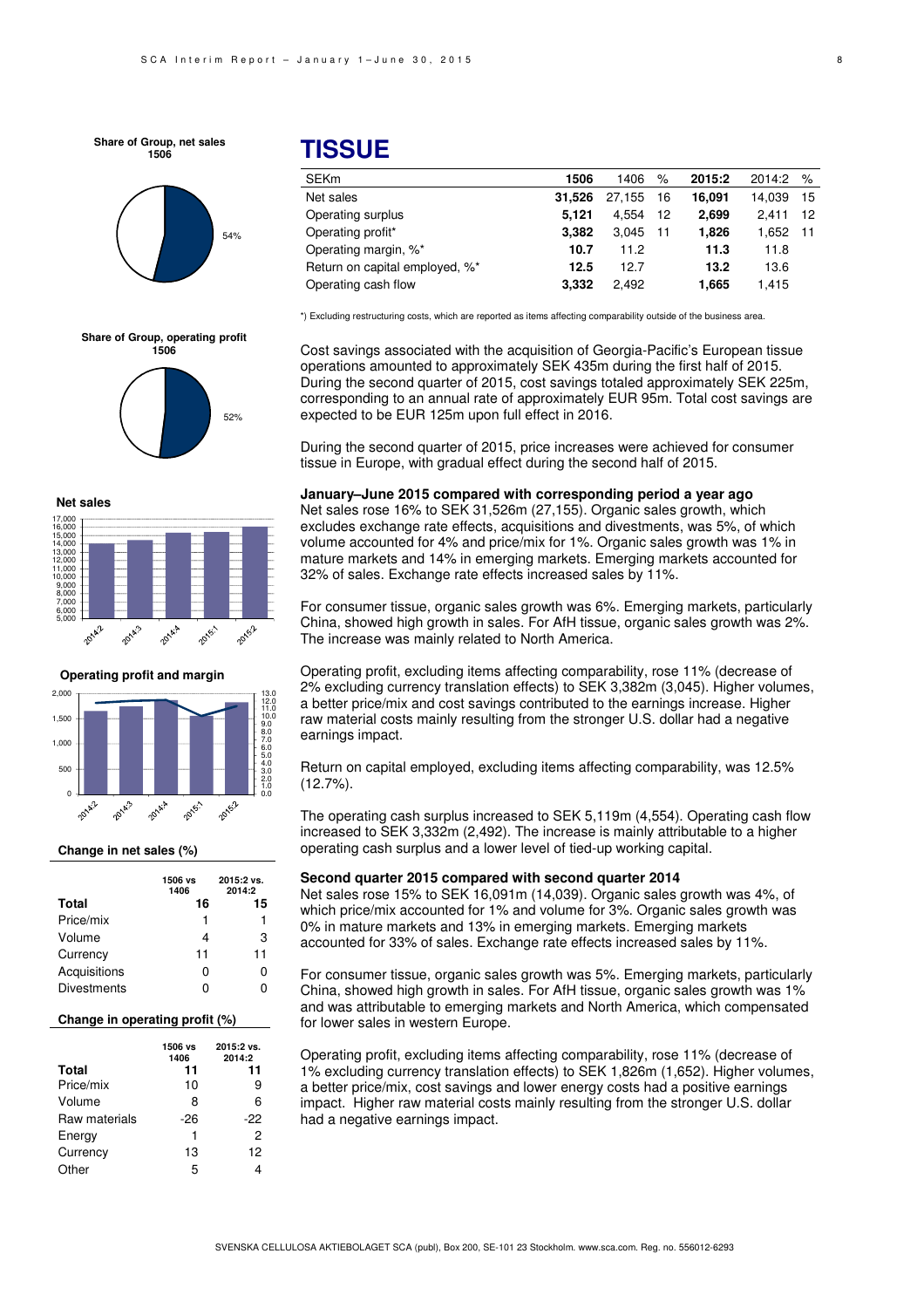



**Share of Group, operating profit 1506**



#### **Net sales**



**Operating profit and margin**



#### **Change in net sales (%)**

|                    | 1506 vs.<br>1406 | 2015:2 vs.<br>2014:2 |
|--------------------|------------------|----------------------|
| Total              | 8                | g                    |
| Price/mix          | 3                | 1                    |
| Volume             | з                | 6                    |
| Currency           | 2                | 2                    |
| Acquisitions       | ი                | ი                    |
| <b>Divestments</b> | ი                |                      |

#### **Change in operating profit (%)**

|               | 1506 vs<br>1406 | 2015:2 vs.<br>2014:2 |
|---------------|-----------------|----------------------|
| <b>Total</b>  | 8               |                      |
| Price/mix*    | 32              | 23                   |
| Volume        | 2               | 4                    |
| Raw materials | 0               | 1                    |
| Energy        | 2               | 2                    |
| Currency      | ი               | n                    |
| Other**       |                 |                      |

\*Price/mix includes exchange rate effects of approximately 44% (SEK 531m) and 36% (SEK 224m).

\*\*Other includes gains on forest swaps totaling -27% (SEK -327m) and -28% (SEK -175m).

# **FOREST PRODUCTS**

| <b>SEKm</b>                                    | 1506  | 1406  | %  | 2015:2 | 2014:2 | %  |
|------------------------------------------------|-------|-------|----|--------|--------|----|
| <b>Deliveries</b>                              |       |       |    |        |        |    |
| - Publication papers, thousand tonnes          | 422   | 430   | -2 | 210    | 214    | -2 |
| - Solid-wood products, thousand m <sup>3</sup> | 1,210 | 1.151 | 5  | 682    | 614    | 11 |
| - Kraftliner products, thousand tonnes         | 425   | 401   | 6  | 206    | 194    | 6  |
| - Pulp products, thousand tonnes               | 261   | 261   | 0  | 134    | 129    | 4  |
| Net sales                                      | 8.914 | 8.216 | 8  | 4,598  | 4.217  | 9  |
| Operating surplus                              | 1,907 | 1.797 | 6  | 926    | 914    | 1  |
| Operating profit*                              | 1.300 | 1.209 | 8  | 622    | 623    | 0  |
| Operating margin, %*                           | 14.6  | 14.7  |    | 13.5   | 14.8   |    |
| Return on capital employed, %*                 | 6.8   | 6.8   |    | 6.5    | 6.7    |    |
| Operating cash flow                            | 985   | 295   |    | 670    | 57     |    |

\*) Excluding restructuring costs, which are reported as items affecting comparability outside of the business area.

**January–June 2015 compared with corresponding period a year ago**  Net sales rose 8% to SEK 8,914m (8,216). Sales growth excluding exchange rate effects was 6%, of which volume accounted for 3% and price/mix for 3%. Exchange rate effects increased sales by 2%.

Kraftliner showed higher prices (including exchange rate effects) and higher volumes. Publication papers showed higher prices (including exchange rate effects) and lower volumes. Pulp showed higher prices (including exchange rate effects). Solid-wood products showed lower prices (including exchange rate effects) and higher volumes.

Operating profit, excluding items affecting comparability, rose 8% (47% excluding gains on forest swaps) to SEK 1,300m (1,209). Higher prices (including exchange rate effects), higher volumes, lower energy costs and cost savings contributed to the earnings increase. Gains on forest swaps were lower than in the corresponding period a year ago and amounted to SEK 0m (327).

Return on capital employed, excluding items affecting comparability, was 6.8% (6.8%).

The operating cash surplus was SEK 1,652m (1,136), and operating cash flow totaled SEK 985m (295).

#### **Second quarter 2015 compared with second quarter 2014**

Net sales rose 9% to SEK 4,598m (4,217). Sales growth excluding exchange rate effects was 7%, of which price/mix accounted for 1% and volume for 6%. Exchange rate effects increased sales by 2%.

Kraftliner and pulp showed higher prices (including exchange rate effects) and higher volumes. Publication papers showed higher prices (including exchange rate effects) and lower volumes. Solid-wood products showed lower prices (including exchange rate effects) and higher volumes.

Operating profit, excluding items affecting comparability, was level with the corresponding quarter a year ago (increase of 39% excluding gains on forest swaps) and amounted to SEK 622m (623). Profit was positively affected by higher prices (including exchange rate effects), higher volumes, cost savings and lower energy costs. Gains on forest swaps were lower than in the corresponding period a year ago and amounted to SEK 0m (175).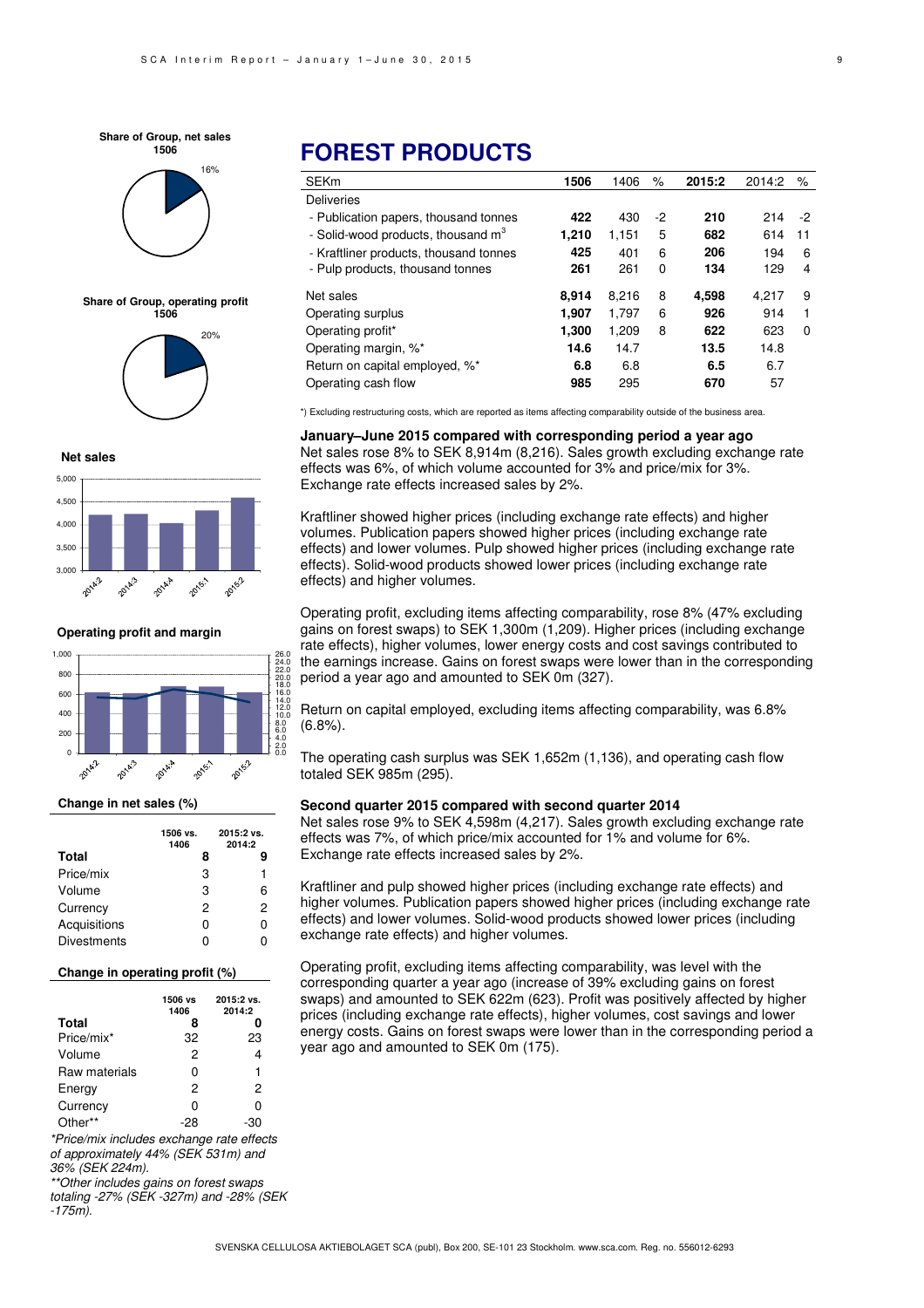The Board of Directors and President certify that the half-year interim report gives a true and fair view of the Parent Company's and Group's operations, financial position and results of operations, and describes material risks and uncertainties facing the Parent Company and the companies included in the Group.

Stockholm, July 16, 2015 SVENSKA CELLULOSA AKTIEBOLAGET SCA (publ)

> Pär Boman Chairman of the Board

Roger Boström Employee representative Annemarie Gardshol Director

Leif Johansson **Director** 

Bert Nordberg Director

Louise Julian Svanberg Director

Örjan Svensson Employee representative Barbara Milian Thoralfsson Director

Thomas Wiklund Employee representative

Magnus Groth Director, President and CEO

#### **Auditor's review report on interim financial information in summary (interim report), prepared in accordance with IAS 34 and Ch. 9 of the Swedish Annual Accounts Act**

#### **Introduction**

We have reviewed this report for Svenska Cellulosa Aktiebolaget SCA (publ) as per June 30, 2015, and the sixmonth period then ended. The board of directors and the CEO are responsible for the preparation and presentation of this interim financial information in accordance with IAS 34 and the Swedish Annual Accounts Act. Our responsibility is to express a conclusion on this interim report based on our review.

#### **Scope of Review**

We conducted our review in accordance with the International Standard on Review Engagements, ISRE 2410, Review of Interim Report Performed by the Independent Auditor of the Entity. A review consists of making inquiries, primarily of persons responsible for financial and accounting matters, and applying analytical and other review procedures. A review is substantially less in scope than an audit conducted in accordance with International Standards on Auditing (ISA) and other generally accepted auditing practices. The procedures performed in a review do not enable us to obtain a level of assurance that would make us aware of all significant matters that might be identified in an audit. Therefore, the conclusion based on a review does not give the same level of assurance as a conclusion based on an audit.

#### **Conclusion**

Based on our review, nothing has come to our attention that causes us to believe that the interim report is not prepared, in all material respects, in accordance with IAS 34 and the Annual Accounts Act for the Group, and in accordance with the Annual Accounts Act for the Parent Company.

Stockholm, July 16, 2015

PricewaterhouseCoopers AB

Anna-Clara af Ekenstam

Authorized Public Accountant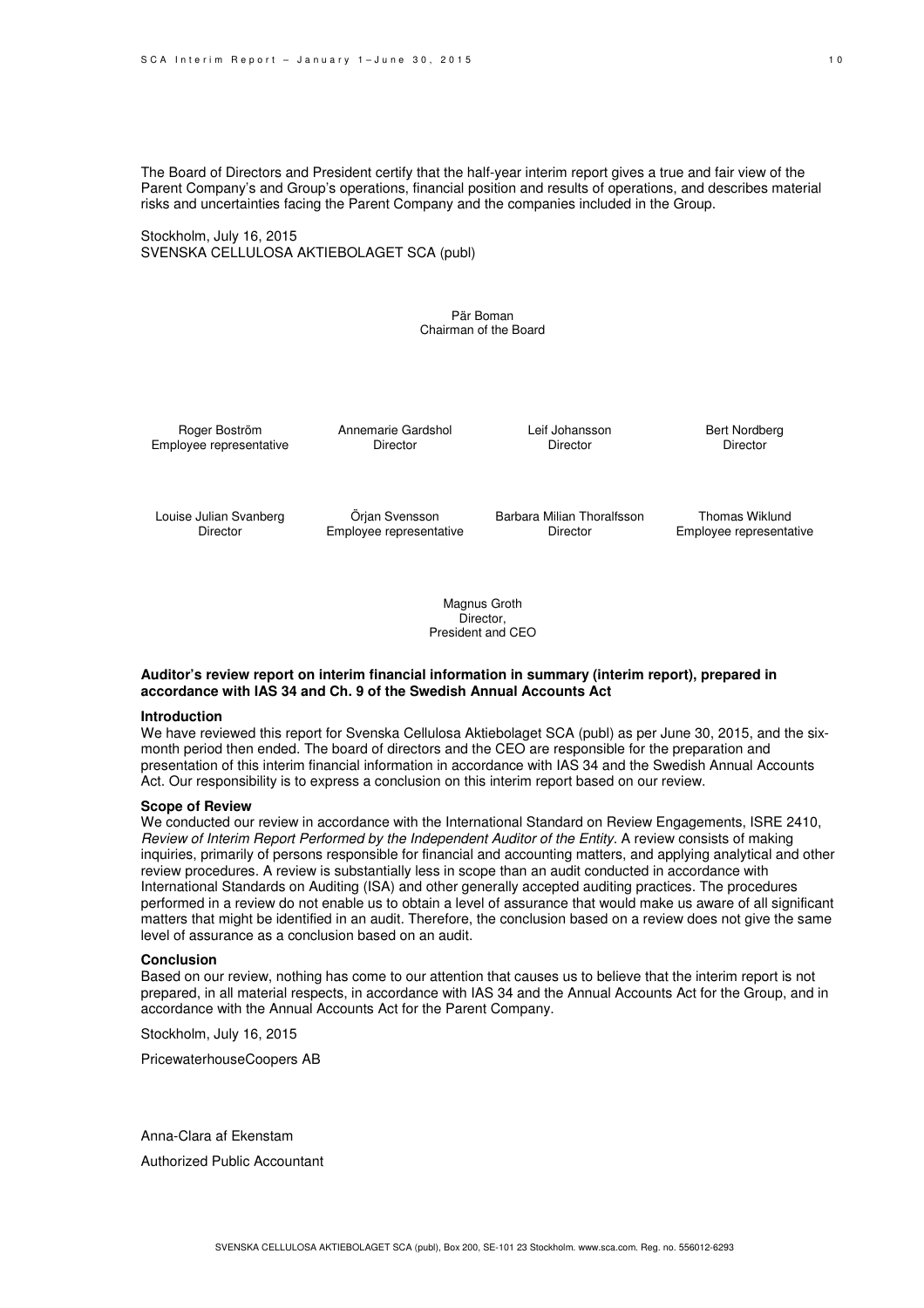### **SHARE DISTRIBUTION**

| June 30, 2015               | Class A    | Class B     | Total       |
|-----------------------------|------------|-------------|-------------|
| Registered number of shares | 85.562.182 | 619.547.912 | 705.110.094 |
| - of which treasury shares  |            | 2,767,605   | 2.767.605   |

At the end of the reporting period the proportion of Class A shares was 12.1%. During the second quarter, at the request of shareholders a total of 90,000 Class A shares were converted to Class B shares. The total number of votes in the company is thereafter 1,475,169,732.

### **FUTURE REPORTS**

An interim report will be published on October 29, 2015. The year-end report for 2015 will be published on January 28, 2016.

### **INVITATION TO PRESS CONFERENCE ON Q2 INTERIM REPORT 2015**

Media and analysts are invited to a press conference, where this interim report will be presented by Magnus Groth, President and CEO of SCA.

Time: 13:30 CET, Thursday, July 16, 2015 Location: SCA's headquarters, Waterfront Building, Klarabergsviadukten 63, Stockholm, Sweden

The presentation will be webcast at www.sca.com. To participate, call: +44 (0)20 7162 0077, +1 334 323 6201 or +46 (0)8 5052 0110.

#### **For further information, please contact:**

Fredrik Rystedt, CFO and Executive Vice President, +46 8 788 51 31

Johan Karlsson, Vice President Investor Relations, Group Function Communications, +46 8 788 51 30

Linda Nyberg, Vice President Media Relations and Online Communications,

Group Function Communications, +46 8 788 51 58

Joséphine Edwall-Björklund, Senior Vice President, Group Function Communications, +46 8 788 52 34

#### **NB**

SCA discloses the information provided herein pursuant to the Securities Markets Act. This report has been prepared in both Swedish and English versions. In case of variations in the content between the two versions, the Swedish version shall govern. Submitted for publication on July 16, 2015, at 12:00 CET.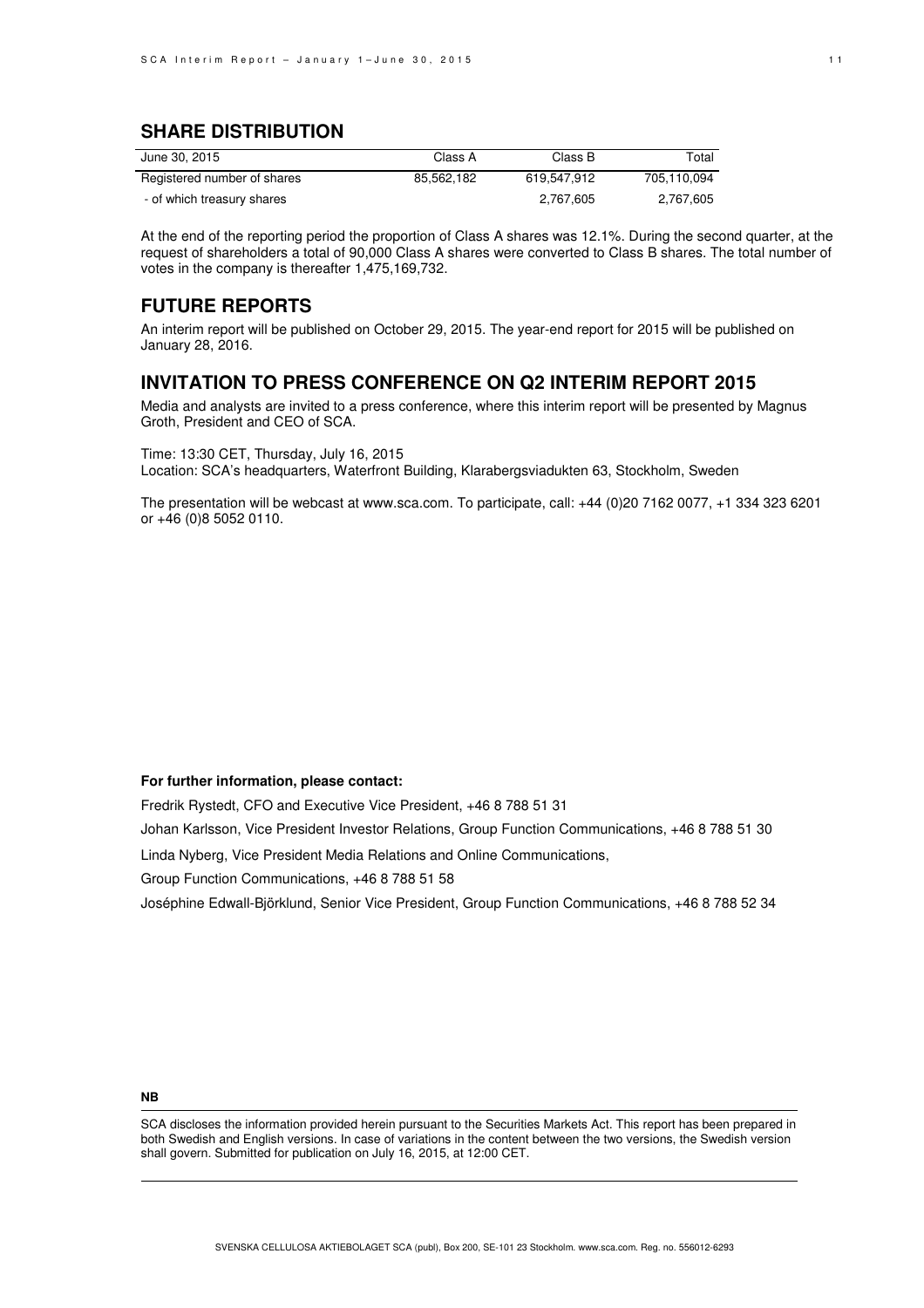# **CONSOLIDATED OPERATING CASH FLOW ANALYSIS**

| <b>SEKm</b>                                          | 1506      | 1406      |
|------------------------------------------------------|-----------|-----------|
| Operating cash surplus                               | 8,744     | 7,536     |
| Change in working capital                            | $-1,578$  | $-1,969$  |
| Current capital expenditures, net                    | $-1.821$  | $-1,607$  |
| Restructuring costs, etc.                            | $-460$    | -468      |
| Operating cash flow                                  | 4,885     | 3,492     |
|                                                      |           |           |
| Financial items                                      | $-463$    | $-483$    |
| Income taxes paid                                    | $-1,143$  | $-947$    |
| Other                                                | 87        | 16        |
| Cash flow from current operations                    | 3,366     | 2,078     |
|                                                      |           |           |
| Acquisitions                                         | $-21$     | $-157$    |
| Strategic capital expenditures in non-current assets | $-785$    | $-900$    |
| <b>Divestments</b>                                   | 0         | 148       |
| Cash flow before dividend                            | 2,560     | 1,169     |
| Dividend                                             | $-3,796$  | $-3,411$  |
| Net cash flow                                        | $-1,236$  | $-2,242$  |
|                                                      |           |           |
| Net debt at the start of the period                  | $-35,947$ | $-33,919$ |
| Net cash flow                                        | $-1,236$  | $-2,242$  |
| Remeasurement to equity                              | 3,190     | $-1,180$  |
| <b>Translation differences</b>                       | $-265$    | $-574$    |
| Net debt at the end of the period                    | $-34,258$ | $-37,915$ |
|                                                      |           |           |
|                                                      |           |           |
| Debt/equity ratio                                    | 0.45      | 0.56      |
| Debt payment capacity, %                             | 42        | 38        |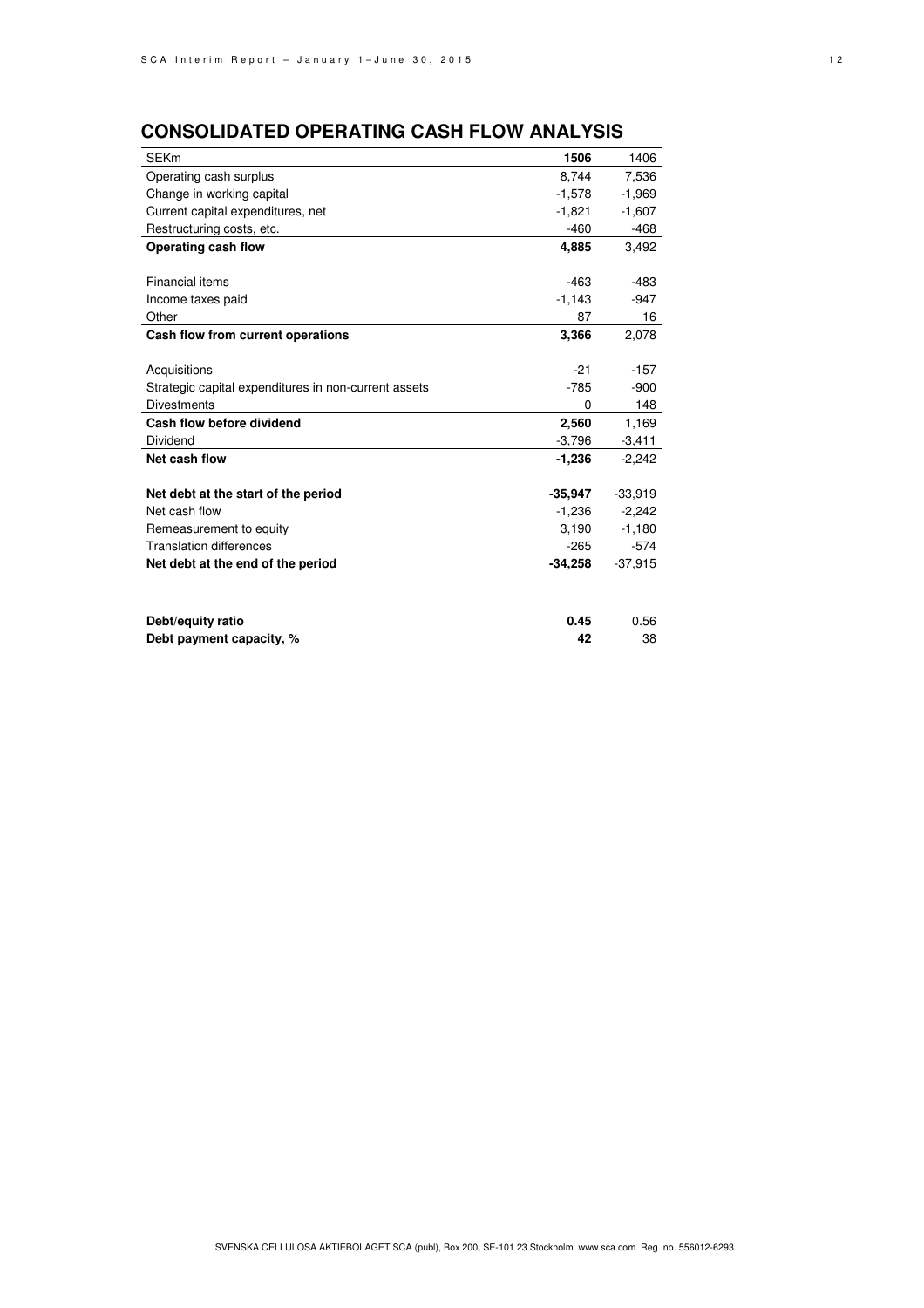# **CONSOLIDATED CASH FLOW STATEMENT**

| <b>SEKm</b>                                                           | 1506          | 1406                 |
|-----------------------------------------------------------------------|---------------|----------------------|
|                                                                       |               |                      |
| <b>Operating activities</b>                                           |               |                      |
| Profit before tax                                                     | 5,346         | 4,676                |
| Adjustment for non-cash items <sup>1</sup>                            | 2,508         | 1,907                |
|                                                                       | 7,854         | 6,583                |
| Paid tax                                                              | $-1,143$      | $-947$               |
| Cash flow from operating activities                                   |               |                      |
| before changes in working capital                                     | 6,711         | 5,636                |
| Cash flow from changes in working capital                             |               |                      |
| Change in inventories                                                 | $-416$        | -161                 |
| Change in operating receivables                                       | $-2,327$      | $-1,993$             |
| Change in operating liabilities                                       | 1,165         | 185                  |
| Cash flow from operating activities                                   | 5,133         | 3,667                |
| <b>Investing activities</b>                                           |               |                      |
| Acquisitions                                                          | -1            | -158                 |
| <b>Divestments</b>                                                    | 0             | 148                  |
| Investment in tangible and intangible assets                          | $-2,695$      | $-2,565$             |
| Sale of tangible assets                                               | 89            | 58                   |
| Loan granted to external parties                                      | $-159$        | $-102$               |
| Cash flow from investing activities                                   | $-2,766$      | $-2,619$             |
|                                                                       |               |                      |
| <b>Financing activities</b>                                           |               | $-169$               |
| Acquisition of non-controlling interests                              | $-7$          |                      |
| Net change loan                                                       | 2.999         | 2,069                |
| Dividend                                                              | $-3,796$      | $-3,411$<br>$-1,511$ |
| Cash flow from financing activities                                   | -804          |                      |
| Cash flow for the period                                              | 1,563         | -463                 |
| Cash and cash equivalents at the beginning of the period              | 3,815         | 3,785                |
| Translation differences in cash and cash equivalents                  | 32            | 66                   |
| Cash and cash equivalents at the end of the period                    | 5,410         | 3,388                |
| Cash flow from operating activities per share, SEK                    | 7.28          | 5.20                 |
|                                                                       |               |                      |
| Reconciliation with consolidated operating cash flow statement        |               |                      |
| Cash flow for the period                                              | 1,563         | -463                 |
| Less:                                                                 |               |                      |
| Loans granted to external parties                                     | 159           | 102                  |
| Net change loan                                                       | $-2,999$      | $-2,069$             |
| Add:                                                                  |               |                      |
| Net debt in acquired and divested operations                          | 0             | 171                  |
| Accrued interest                                                      | 53            | 17                   |
| Financial liabilities (additional purchase price) at acquisitions     | -12           | 0                    |
| Net cash flow according to consolidated operating cash flow statement | $-1,236$      | $-2,242$             |
|                                                                       |               |                      |
| Depreciation/amortization and impairment of non-current assets        | 3,138         | 2,637                |
| Fair-value measurement of forest assets                               | $-254$        | -332                 |
| Gains on assets sales and swaps of assets<br>Gain/loss on divestments | $-4$<br>$-92$ | -329                 |
| Payments related to efficiency programs, already recognized           | $-213$        | 0<br>-226            |
| Other                                                                 | -67           | 157                  |
| Total                                                                 | 2,508         | 1,907                |
|                                                                       |               |                      |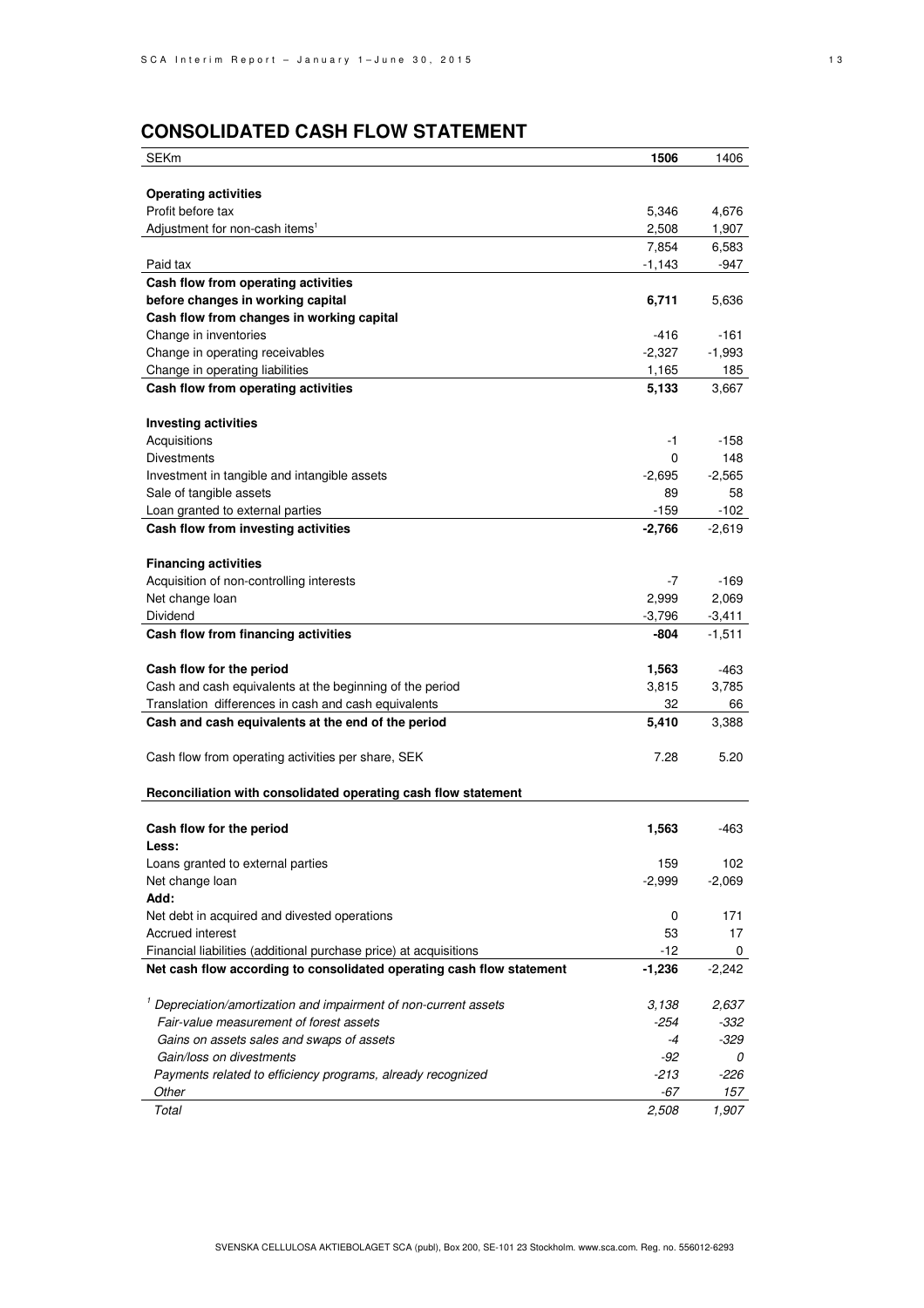# **STATEMENT OF PROFIT OR LOSS**

| <b>SEKm</b>                                                            | 2015:2    | 2014:2    | 2015:1    | 1506     | 1406     |
|------------------------------------------------------------------------|-----------|-----------|-----------|----------|----------|
| <b>Net sales</b>                                                       | 29,219    | 25,829    | 27,958    | 57,177   | 50,063   |
| Cost of goods sold <sup>1</sup>                                        | $-21,735$ | $-19,228$ | $-20,926$ | -42,661  | -37,336  |
| <b>Gross profit</b>                                                    | 7,484     | 6,601     | 7,032     | 14,516   | 12,727   |
| Sales, general and administration 1                                    | $-4,313$  | $-3,670$  | $-4,198$  | $-8,511$ | $-7,157$ |
| Items affecting comparability <sup>2</sup>                             | $-158$    | $-158$    | $-122$    | $-280$   | $-405$   |
| Share of profits of associates and joint ventures                      | 46        | 3         | 38        | 84       | -6       |
| <b>Operating profit</b>                                                | 3,059     | 2,776     | 2,750     | 5,809    | 5,159    |
| Financial items                                                        | $-193$    | $-195$    | $-270$    | $-463$   | -483     |
| Profit before tax                                                      | 2,866     | 2,581     | 2,480     | 5,346    | 4,676    |
| Tax                                                                    | $-737$    | $-682$    | $-632$    | $-1,369$ | $-1,235$ |
| Net profit for the period                                              | 2,129     | 1,899     | 1,848     | 3,977    | 3,441    |
| Earnings attributable to:                                              |           |           |           |          |          |
| Owners of the parent                                                   | 1,968     | 1,784     | 1,705     | 3,673    | 3,276    |
| Non-controlling interests                                              | 161       | 115       | 143       | 304      | 165      |
|                                                                        |           |           |           |          |          |
| Earnings per share, SEK - owners of the parent total operations        |           |           |           |          |          |
| - before dilution effects                                              | 2.80      | 2.54      | 2.43      | 5.23     | 4.66     |
| - after dilution effects                                               | 2.80      | 2.54      | 2.43      | 5.23     | 4.66     |
| Calculation of earnings per share                                      | 2015:2    | 2014:2    | 2015:1    | 1506     | 1406     |
| Earnings attributable to owners of the parent                          | 1,968     | 1,784     | 1,705     | 3,673    | 3,276    |
|                                                                        |           |           |           |          |          |
| Average no. of shares before dilution, millions                        | 702.3     | 702.3     | 702.3     | 702.3    | 702.3    |
| Average no. of shares after dilution, millions                         | 702.3     | 702.3     | 702.3     | 702.3    | 702.3    |
|                                                                        |           |           |           |          |          |
| <sup>1</sup> Of which, depreciation                                    | $-1,511$  | $-1,329$  | $-1,486$  | $-2,997$ | $-2,629$ |
| <sup>2</sup> Distribution of items affecting comparability by function |           |           |           |          |          |
| Cost of goods sold                                                     | 19        | -4        | 9         | 28       | $-178$   |
| Sales, general and administration                                      | $-39$     | $-150$    | $-128$    | $-167$   | $-218$   |
| Impairment, etc.                                                       | $-138$    | -4        | -3        | -141     | -9       |
| Total items affecting comparability                                    | $-158$    | -158      | $-122$    | $-280$   | -405     |
| <b>Gross margin</b>                                                    | 25.6      | 25.6      | 25.2      | 25.4     | 25.4     |
| Operating margin                                                       | 10.5      | 10.7      | 9.8       | 10.2     | 10.3     |
| Financial net margin                                                   | $-0.7$    | -0.8      | $-1.0$    | $-0.8$   | $-1.0$   |
| Profit margin                                                          | 9.8       | 9.9       | 8.8       | 9.4      | 9.3      |
| Tax                                                                    | $-2.5$    | $-2.6$    | -2.3      | $-2.4$   | $-2.5$   |
| Net margin                                                             | 7.3       | 7.3       | 6.5       | 7.0      | 6.8      |
|                                                                        |           |           |           |          |          |
| Excluding items affecting comparability:                               | 2015:2    | 2014:2    | 2015:1    | 1506     | 1406     |
| Gross margin                                                           | 25.6      | 25.6      | 25.2      | 25.4     | 25.4     |
| Operating margin                                                       | 11.0      | 11.4      | 10.3      | 10.6     | 11.1     |
| Financial net margin                                                   | $-0.7$    | $-0.8$    | $-1.0$    | $-0.8$   | -1.0     |
| <b>Profit margin</b>                                                   | 10.3      | 10.6      | 9.3       | 9.8      | 10.1     |
| Tax                                                                    | $-2.7$    | $-2.8$    | -2.4      | $-2.5$   | $-2.7$   |
| Net margin                                                             | 7.6       | 7.8       | 6.9       | 7.3      | 7.4      |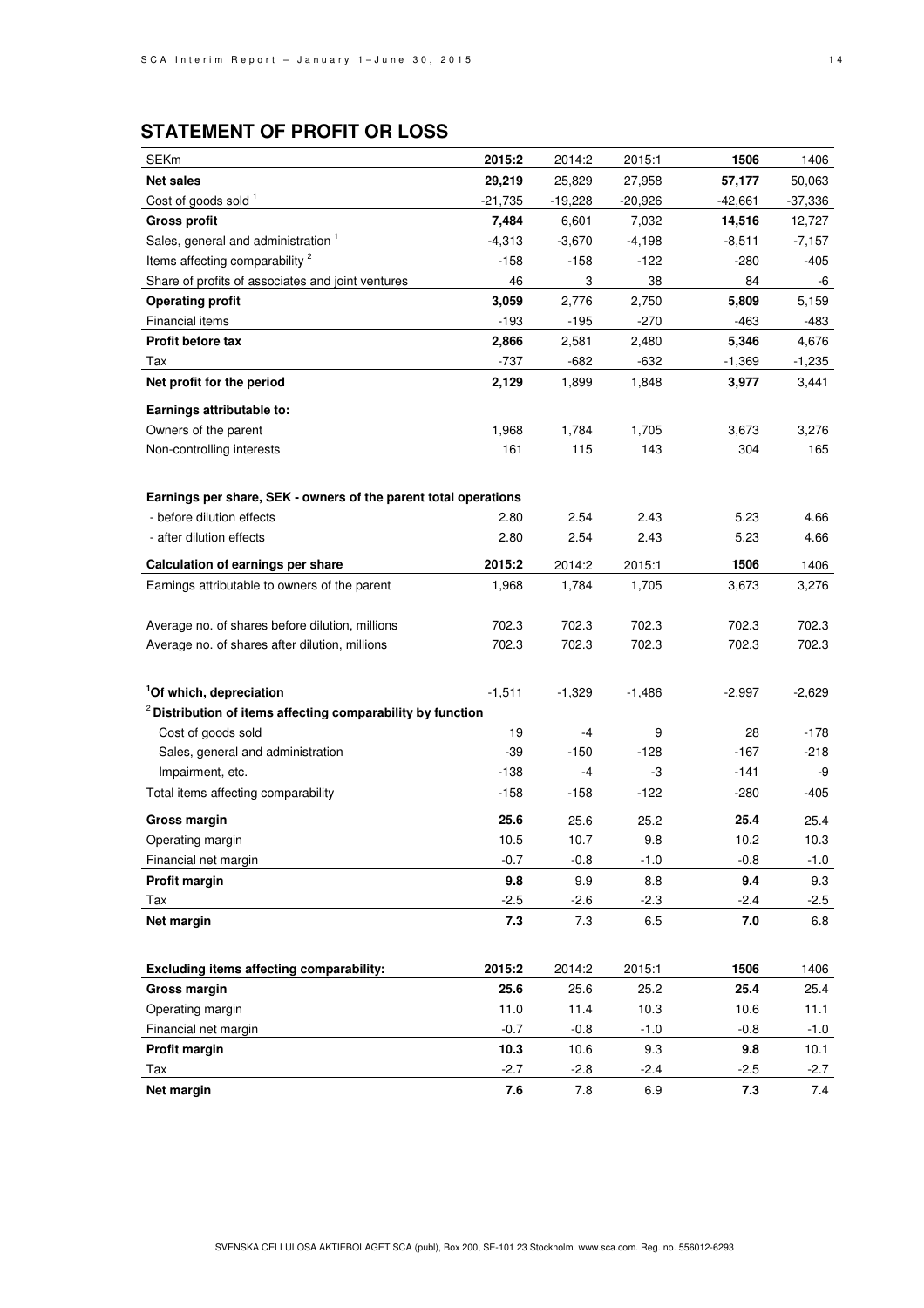## **CONSOLIDATED STATEMENT OF PROFIT OR LOSS AND OTHER COMPREHENSIVE INCOME**

| <b>SEKm</b>                                                                      | 2015:2   | 2014:2 | 2015:1 | 1506   | 1406   |
|----------------------------------------------------------------------------------|----------|--------|--------|--------|--------|
| Profit for the period                                                            | 2,129    | 1,899  | 1,848  | 3,977  | 3,441  |
| Other comprehensive income for the period                                        |          |        |        |        |        |
| Items that may not be reclassified to the income statement                       |          |        |        |        |        |
| Actuarial gains/losses on defined benefit pension plans                          | 2,901    | -537   | 54     | 2,955  | -1,299 |
| Income tax attributable to components of other comprehensive income              | $-674$   | 137    | $-26$  | $-700$ | 317    |
|                                                                                  | 2,227    | $-400$ | 28     | 2,255  | $-982$ |
| Items that have been or may be reclassified subsequently to the income statement |          |        |        |        |        |
| Available-for-sale financial assets                                              | $-106$   | 69     | 340    | 234    | 119    |
| Cash flow hedges                                                                 | 21       | 21     | 77     | 98     | $-81$  |
| Translation differences in foreign operations                                    | $-1,703$ | 2,079  | 2,188  | 485    | 1,773  |
| Gains/losses from hedges of net investments in foreign operations                | 153      | $-419$ | $-668$ | $-515$ | $-357$ |
| Income tax attributable to components of other comprehensive income              | $-47$    | 90     | 128    | 81     | 101    |
|                                                                                  | $-1,682$ | 1,840  | 2,065  | 383    | 1,555  |
| Other comprehensive income for the period, net of tax                            | 545      | 1,440  | 2,093  | 2,638  | 573    |
| Total comprehensive income for the period                                        | 2,674    | 3,339  | 3,941  | 6,615  | 4,014  |
| Total comprehensive income attributable to:                                      |          |        |        |        |        |
| Owners of the parent                                                             | 2,776    | 3,030  | 3,387  | 6,163  | 3,547  |
| Non-controlling interests                                                        | $-102$   | 309    | 554    | 452    | 467    |

# **CONSOLIDATED STATEMENT OF CHANGES IN EQUITY**

| <b>SEKm</b>                                                        | 1506        | 1406     |
|--------------------------------------------------------------------|-------------|----------|
| Attributable to owners of the parent                               |             |          |
| Opening balance, January 1                                         | 67,622      | 63,271   |
| Total comprehensive income for the period                          | 6,163       | 3,547    |
| Dividend                                                           | $-3,687$    | $-3,336$ |
| Issue costs in associated companies                                | $\mathbf 0$ | -49      |
| Acquisition of non-controlling interests                           | $-19$       | $-110$   |
| Remeasurement effect upon acquisition of non-controlling interests | $-2$        | -2       |
| <b>Closing balance</b>                                             | 70,077      | 63,321   |
| <b>Non-controlling interests</b>                                   |             |          |
| Opening balance, January 1                                         | 5,250       | 4,540    |
| Total comprehensive income for the period                          | 452         | 467      |
| Dividend                                                           | $-109$      | $-75$    |
| Acquisition of non-controlling interests                           | $\Omega$    | $-59$    |
| <b>Closing balance</b>                                             | 5,593       | 4,873    |
| Total equity, closing balance                                      | 75,670      | 68,194   |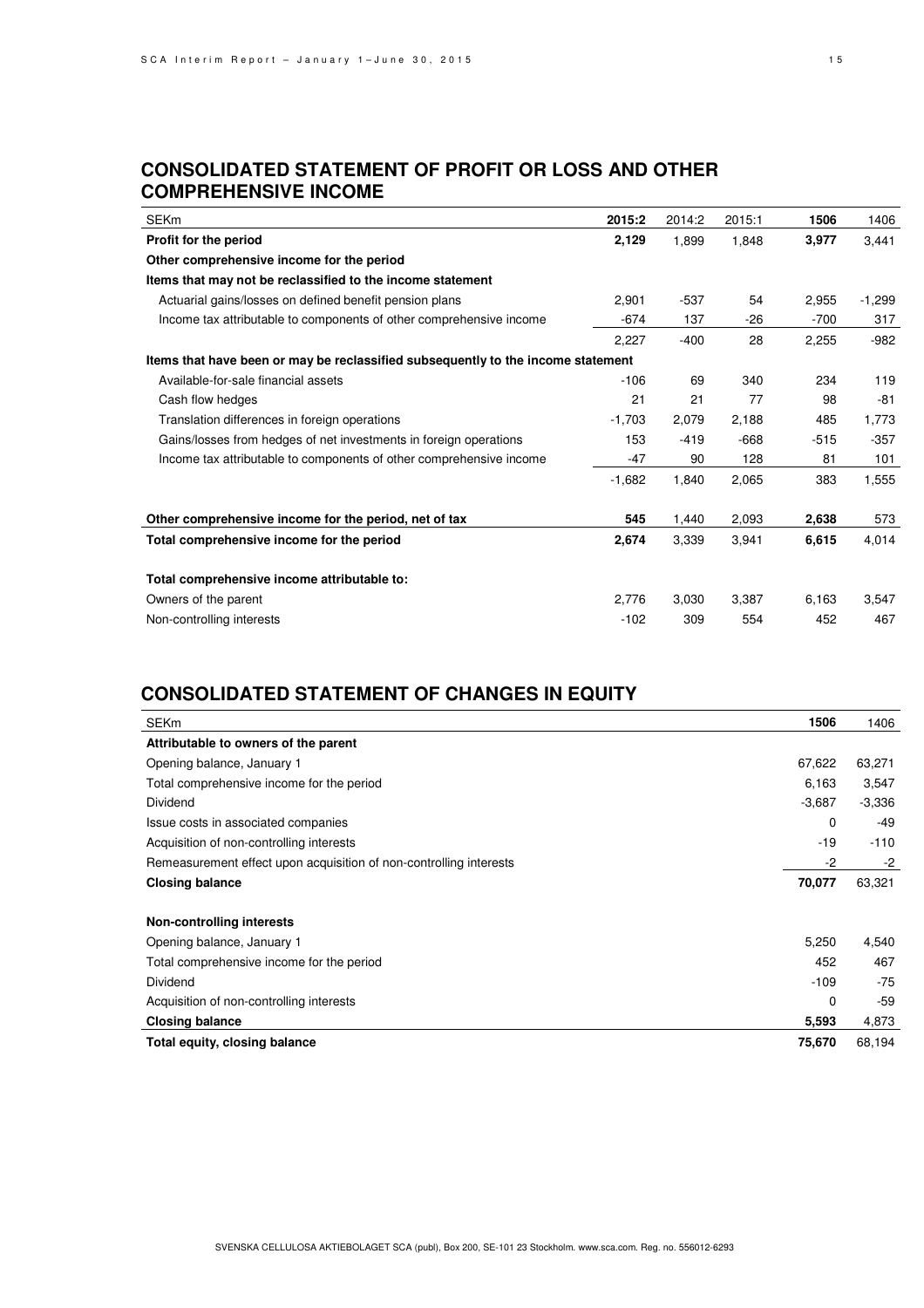# **CONSOLIDATED BALANCE SHEET**

| <b>SEKm</b>                                                                      | <b>Note</b> | June 30, 2015 | December 31, 2014 |
|----------------------------------------------------------------------------------|-------------|---------------|-------------------|
|                                                                                  |             |               |                   |
| Assets                                                                           |             |               |                   |
| Goodwill                                                                         |             | 15,936        | 15,717            |
| Other intangible assets                                                          |             | 8,052         | 7,963             |
| Tangible assets                                                                  |             | 85,971        | 86,030            |
| Shares and participations                                                        |             | 1,104         | 1,141             |
| Non-current financial assets                                                     | 4           | 3,837         | 3,140             |
| Other non-current receivables                                                    | 4           | 1,589         | 1,494             |
| <b>Total non-current assets</b>                                                  |             | 116,489       | 115,485           |
| Operating receivables and inventories                                            | 4           | 36,359        | 34,124            |
| <b>Current financial assets</b>                                                  | 4           | 655           | 1,252             |
| Non-current assets held for sale                                                 |             | 32            | 60                |
| Cash and cash equivalents                                                        |             | 5,410         | 3,815             |
| <b>Total current assets</b>                                                      |             | 42,456        | 39,251            |
| <b>Total assets</b>                                                              |             | 158,945       | 154,736           |
|                                                                                  |             |               |                   |
| <b>Equity</b>                                                                    |             |               |                   |
| Owners of the parent                                                             |             | 70,077        | 67,622            |
| Non-controlling interests                                                        |             | 5,593         | 5,250             |
| <b>Total equity</b>                                                              |             | 75,670        | 72,872            |
| <b>Liabilities</b>                                                               |             |               |                   |
| Provisions for pensions                                                          |             | 2,776         | 5,100             |
| Other provisions                                                                 |             | 11,458        | 10,195            |
| Non-current financial liabilities                                                | 4           | 27,738        | 24,246            |
| Other non-current liabilities                                                    | 4           | 733           | 806               |
| <b>Total non-current liabilities</b>                                             |             | 42,705        | 40,347            |
| Current financial liabilities <sup>1</sup>                                       | 4           | 13,531        | 14,640            |
| Other current liabilities                                                        | 4           | 27,039        | 26,877            |
| <b>Total current liabilities</b>                                                 |             | 40,570        | 41,517            |
| <b>Total liabilities</b>                                                         |             | 83,275        | 81,864            |
| <b>Total equity and liabilities</b>                                              |             | 158,945       | 154,736           |
|                                                                                  |             |               |                   |
| Committed credit lines amount to SEK 18,748m of which unutilized SEK 18,748m.    |             |               |                   |
| Debt/equity ratio                                                                |             | 0.45          | 0.49              |
| Equity/assets ratio                                                              |             | 44%           | 44%               |
| Return on capital employed                                                       |             | 10.2%         | 9.9%              |
| Return on equity                                                                 |             | 10.4%         | 10.2%             |
| <b>Excluding items affecting comparability:</b>                                  |             |               |                   |
| Return on capital employed                                                       |             | 11.4%         | 11.2%             |
| Return on equity                                                                 |             | 11.9%         | 11.9%             |
| Equity per share, SEK                                                            |             | 107           | 103               |
| Capital employed                                                                 |             | 109,928       | 108,819           |
| - of which working capital                                                       |             | 9,968         | 8,350             |
|                                                                                  |             |               |                   |
| Provisions for restructuring costs are included in the balance sheet as follows: |             |               |                   |
| - Other provisions*                                                              |             | 539           | 600               |
| - Operating liabilities                                                          |             | 406           | 623               |
| *) of which, provision for tax risks                                             |             | 448           | 489               |
| Net debt                                                                         |             | 34,258        | 35,947            |
| <b>Total Equity</b>                                                              |             | 75,670        | 72,872            |
|                                                                                  |             |               |                   |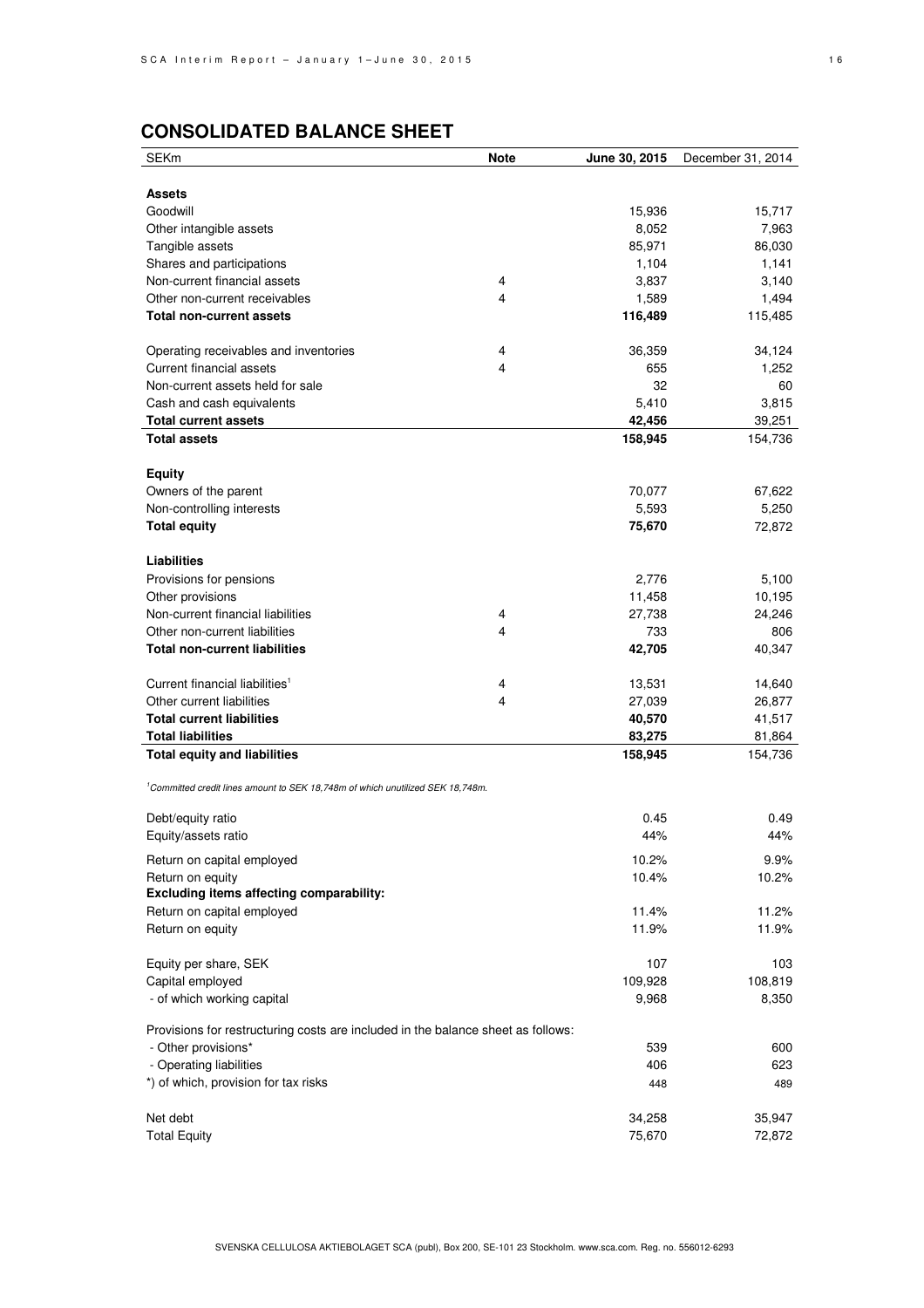# **NET SALES (business area reporting)**

| <b>SEKm</b>            | 1506   | 1406   | 2015:2 | 2015:1 | 2014:4 | 2014:3 | 2014:2 | 2014:1 |
|------------------------|--------|--------|--------|--------|--------|--------|--------|--------|
| Personal Care          | 16.995 | 14.992 | 8.676  | 8.319  | 8.106  | 7.968  | 7.750  | 7.242  |
| Tissue                 | 31.526 | 27.155 | 16.091 | 15.435 | 15.366 | 14.473 | 14.039 | 13.116 |
| <b>Forest Products</b> | 8.914  | 8.216  | 4.598  | 4.316  | 4.037  | 4.237  | 4.217  | 3.999  |
| Other                  | -24    | $-24$  | -24    |        | -14    | -7     | -45    | 21     |
| Intra-group deliveries | $-234$ | $-276$ | $-122$ | $-112$ | -98    | -77    | $-132$ | $-144$ |
| <b>Total net sales</b> | 57,177 | 50.063 | 29.219 | 27.958 | 27,397 | 26.594 | 25.829 | 24.234 |

## **OPERATING PROFIT (business area reporting)**

| <b>SEKm</b>                                                                         | 1506     | 1406     | 2015:2 | 2015:1 | 2014:4 | 2014:3 | 2014:2 | 2014:1 |
|-------------------------------------------------------------------------------------|----------|----------|--------|--------|--------|--------|--------|--------|
| Personal Care                                                                       | 1.846    | 1.699    | 977    | 869    | 930    | 897    | 877    | 822    |
| Tissue                                                                              | 3,382    | 3,045    | 1,826  | 1,556  | 1,867  | 1,740  | 1,652  | 1,393  |
| Forest Products <sup>3</sup>                                                        | 1,300    | 1,209    | 622    | 678    | 683    | 613    | 623    | 586    |
| Other                                                                               | $-439$   | $-389$   | $-208$ | $-231$ | $-230$ | $-215$ | $-218$ | $-171$ |
| Total operating profit 1                                                            | 6,089    | 5,564    | 3,217  | 2,872  | 3,250  | 3,035  | 2,934  | 2,630  |
| Financial items                                                                     | $-463$   | $-483$   | $-193$ | $-270$ | $-209$ | $-269$ | $-195$ | $-288$ |
| Profit before tax 1                                                                 | 5,626    | 5.081    | 3,024  | 2,602  | 3,041  | 2,766  | 2,739  | 2,342  |
| Tax                                                                                 | $-1,457$ | $-1,336$ | $-781$ | $-676$ | $-648$ | $-660$ | $-722$ | $-614$ |
| Net profit for the period $2$                                                       | 4,169    | 3,745    | 2,243  | 1,926  | 2,393  | 2,106  | 2,017  | 1,728  |
| <sup>1</sup> Excluding items affecting comparability before tax amounting           | $-280$   | $-405$   | $-158$ | $-122$ | $-887$ | $-108$ | $-158$ | $-247$ |
| to:<br><sup>2</sup> Excluding items affecting comparability after tax amounting to: | $-192$   | $-304$   | $-114$ | $-78$  | $-789$ | $-83$  | $-118$ | $-186$ |
| <sup>3</sup> Including gains on forest swaps, before tax                            | 0        | 327      | 0      | 0      | 3      | 6      | 175    | 152    |

## **OPERATING MARGIN (business area reporting)**

| $\%$                   | 1506 | 406  | 2015:2 | 2015:1 | 2014:4 | 2014:3 | 2014:2 | 2014:1 |
|------------------------|------|------|--------|--------|--------|--------|--------|--------|
| Personal Care          | 10.9 | 11.3 | 11.3   | 10.4   | 11.5   | 11.3   | 11.3   | 11.4   |
| Tissue                 | 10.7 | 11.2 | 11.3   | 10.1   | 12.2   | 12.0   | 11.8   | 10.6   |
| <b>Forest Products</b> | 14.6 | 14.7 | 13.5   | 15.7   | 16.9   | 14.5   | 14.8   | 14.7   |

## **STATEMENT OF PROFIT OR LOSS**

| <b>SEKm</b>                                       | 2015:2    | 2015:1    | 2014:4    | 2014:3    | 2014:2    |
|---------------------------------------------------|-----------|-----------|-----------|-----------|-----------|
| <b>Net sales</b>                                  | 29,219    | 27.958    | 27.397    | 26.594    | 25,829    |
| Cost of goods sold                                | $-21.735$ | $-20,926$ | $-20,307$ | $-19.877$ | $-19,228$ |
| <b>Gross profit</b>                               | 7,484     | 7,032     | 7,090     | 6,717     | 6,601     |
| Sales, general and administration                 | $-4.313$  | $-4,198$  | $-3.920$  | $-3,721$  | $-3,670$  |
| Items affecting comparability                     | $-158$    | $-122$    | $-887$    | $-108$    | $-158$    |
| Share of profits of associates and joint ventures | 46        | 38        | 80        | 39        | 3         |
| <b>Operating profit</b>                           | 3,059     | 2,750     | 2,363     | 2,927     | 2,776     |
| Financial items                                   | $-193$    | $-270$    | $-209$    | $-269$    | $-195$    |
| <b>Profit before tax</b>                          | 2,866     | 2,480     | 2,154     | 2,658     | 2,581     |
| Taxes                                             | $-737$    | $-632$    | $-550$    | $-635$    | $-682$    |
| Net profit for the period                         | 2.129     | 1.848     | 1.604     | 2,023     | 1,899     |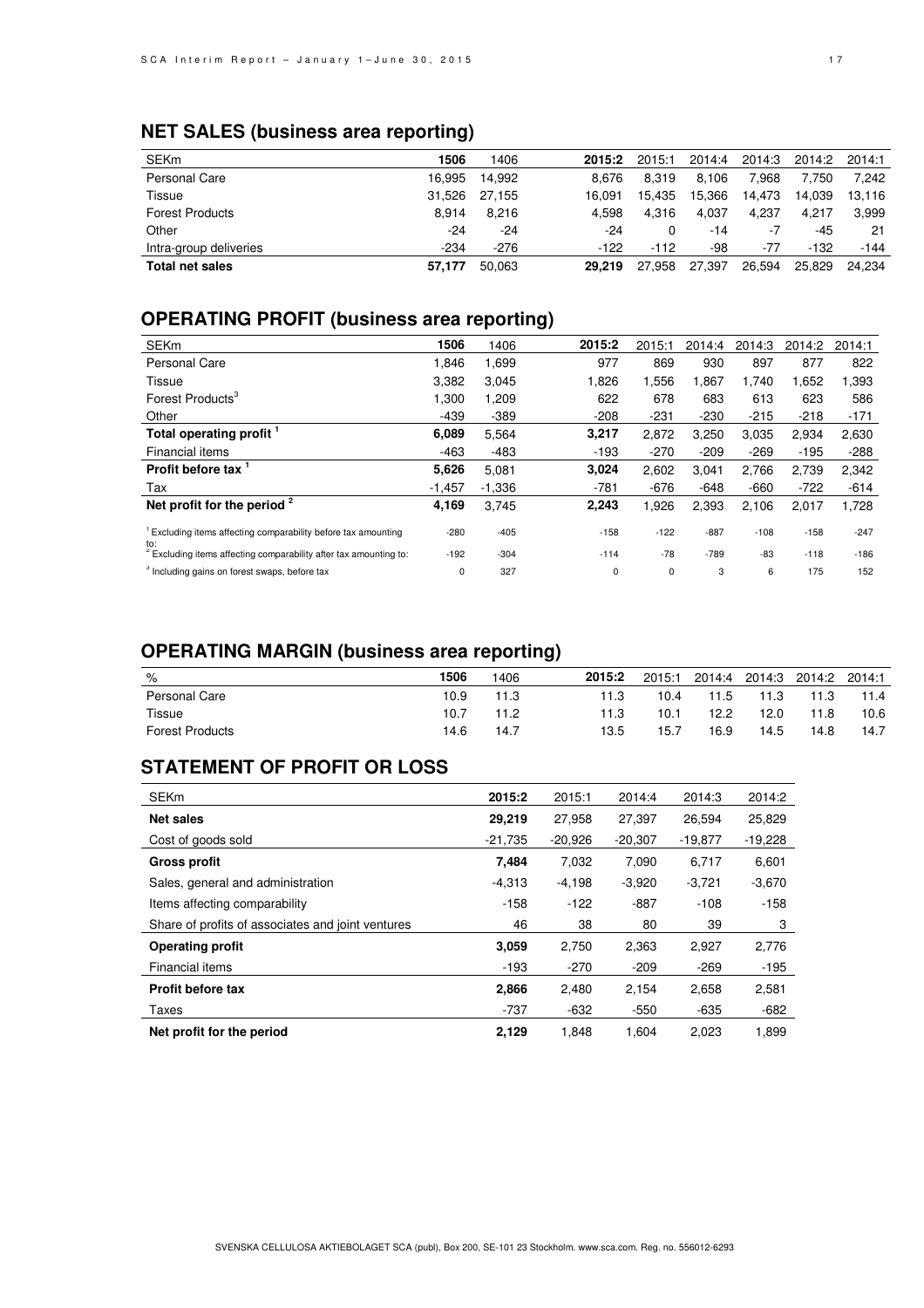# **INCOME STATEMENT PARENT COMPANY**

| SEKm                      | 1506   | 1406   |
|---------------------------|--------|--------|
| Administrative expenses   | $-582$ | $-344$ |
| Other operating income    | 136    | 218    |
| Other operating expenses  | $-111$ | $-110$ |
| <b>Operating profit</b>   | $-557$ | $-236$ |
| Financial items           | 2,135  | 5,222  |
| Profit before tax         | 1,578  | 4,986  |
| Tax                       | 243    | 314    |
| Net profit for the period | 1,821  | 5,300  |

## **BALANCE SHEET PARENT COMPANY**

| <b>SEKm</b>                              | June 30, 2015 | December 31, 2014 |
|------------------------------------------|---------------|-------------------|
| Tangible assets                          | 8,116         | 8,108             |
| Financial assets                         | 134,059       | 134,120           |
| Total non-current assets                 | 142,175       | 142,228           |
| Total current assets                     | 3,143         | 3,759             |
| <b>Total assets</b>                      | 145,318       | 145,987           |
|                                          |               |                   |
| Restricted equity                        | 10,996        | 10,996            |
| Unrestricted equity                      | 40,972        | 42,838            |
| Total equity                             | 51,968        | 53,834            |
| Untaxed reserves                         | 213           | 213               |
| Provisions                               | 1,286         | 1,231             |
| Non-current liabilities                  | 25,415        | 21,216            |
| <b>Current liabilities</b>               | 66,436        | 69,493            |
| Total equity, provisions and liabilities | 145,318       | 145,987           |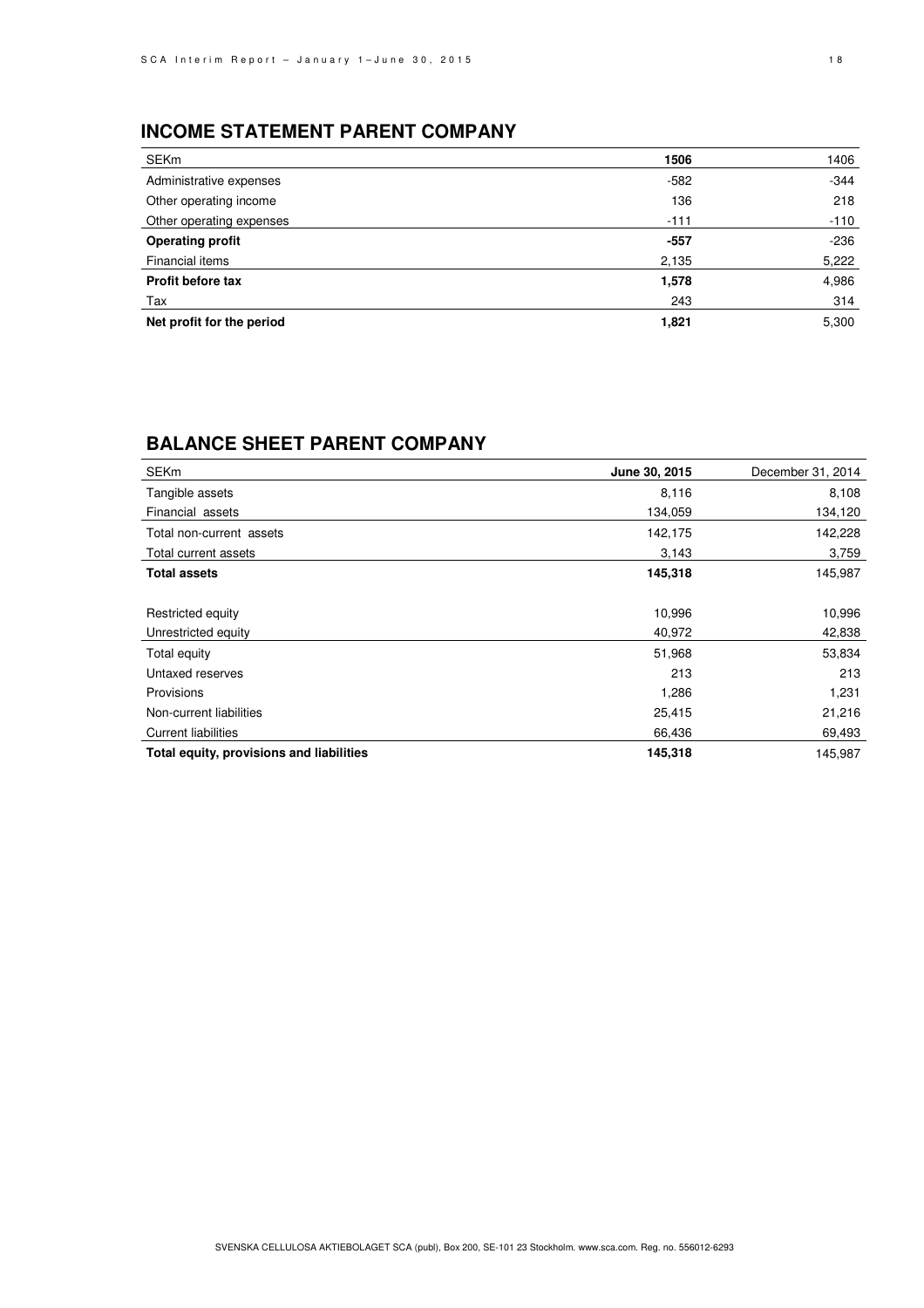# **NOTES**

## **1 ACCOUNTING PRINCIPLES**

This interim report has been prepared in accordance with IAS 34 and recommendation RFR 1 of the Swedish Financial Reporting Board (RFR), and with regard to the Parent Company, RFR 2.

Effective January 1, 2015, SCA applies the following new or amended IFRSs:

- Amendments to IAS 19: Defined Benefit Plans: Employee Contributions
- Annual Improvements to IFRSs 2010-2012 Cycle
- Annual Improvements to IFRSs 2011-2013 Cycle

These standards are not judged to have any material impact on the Group's or Parent Company's result of operations or financial position.

In other respects, the accounting principles applied correspond to those described in the 2014 Annual Report.

### **2 RISKS AND UNCERTAINTIES**

SCA's risk exposure and risk management are described on pages 78–83 of the 2014 Annual Report. No significant changes have taken place that have affected the reported risks.

Risks in conjunction with company acquisitions are analyzed in the due diligence processes that SCA carries out prior to all acquisitions. In cases where acquisitions have been carried out that may affect the assessment of SCA's risk exposure, these are described under the heading "Other events" in interim reports.

#### **Risk management processes**

SCA's board decides on the Group's strategic direction, based on recommendations made by Group management. Responsibility for the long-term, overall management of strategic risks corresponds to the company's delegation structure, from the Board to the CEO and from the CEO to the business unit presidents. This means that most operational risks are managed by SCA's business units at the local level, but that they are coordinated when considered necessary. The tools used in this coordination consist primarily of the business units' regular reporting and the annual strategy process, where risks and risk management are a part of the process.

SCA's financial risk management is centralized, as is the Group's internal bank for the Group companies' financial transactions and management of the Group's energy risks. Financial risks are managed in accordance with the Group's finance policy, which is adopted by SCA's board and which – together with SCA's energy risk policy – makes up a framework for risk management. Risks are aggregated and monitored on a regular basis to ensure compliance with these guidelines. SCA has also centralized other risk management.

SCA has a staff function for internal audit, which monitors compliance in the organization with the Group's policies.

### **3 RELATED PARTY TRANSACTIONS**

No transactions have been carried out between SCA and related parties that have had a material impact on the company's financial position and results of operations.